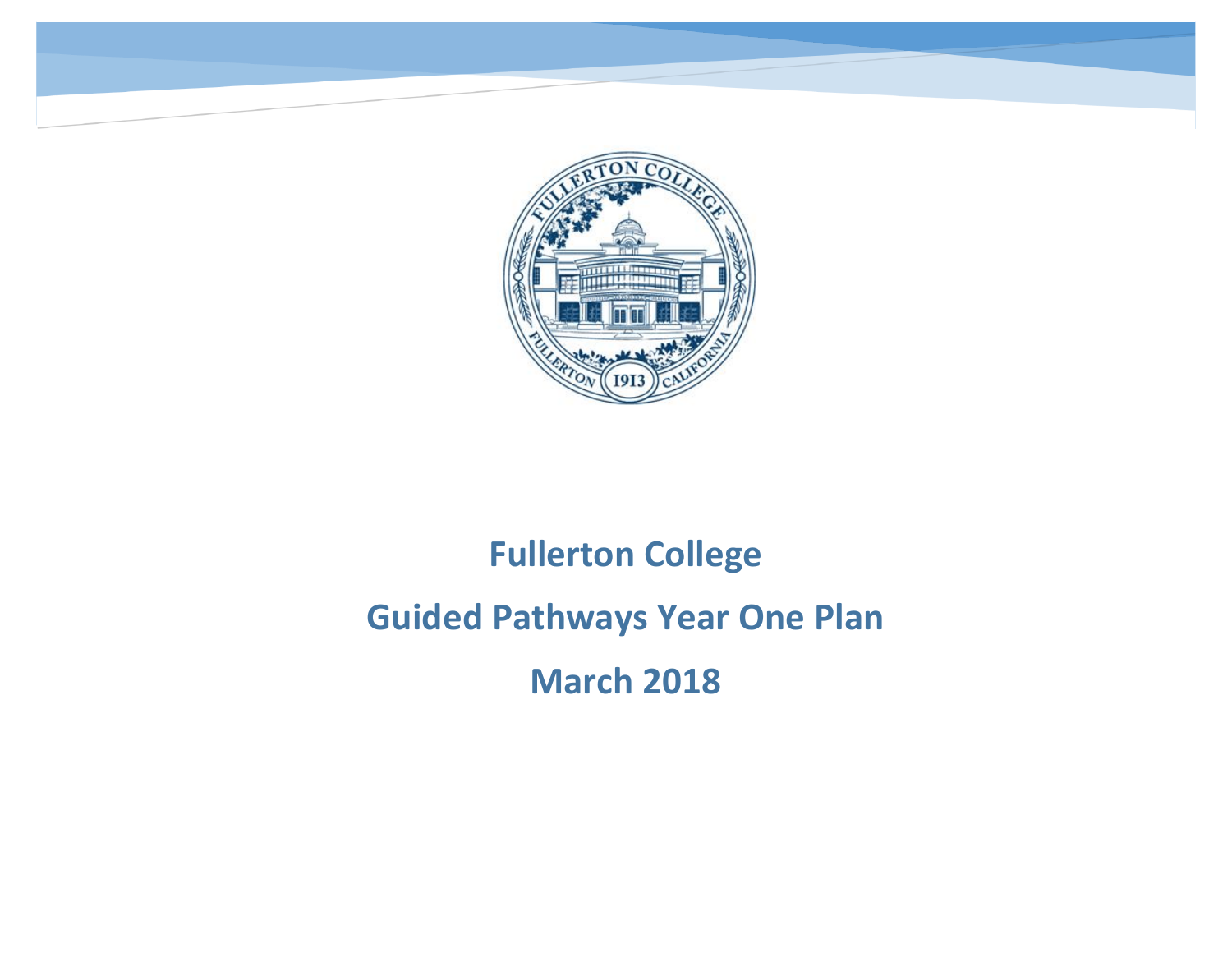## **College:** (*dropdown menu with list of all colleges*) **Timeframe:** (*dropdown menu with five? options: Spring 2018-Summer 2019, Fall 2019-Summer 2020, Fall 2020-Summer 2021, Fall 2021-Summer 2022; preselection Summer 2018-Summer 2019*

| Inquiry: Engaging campus stakeholders in actionable research and with local data; creating consensus about main issues and broad solutions                                                                                                                                                                                                                                                                                                                                   |                                               |                                                                                                                                                                                                                                                                                                                                                                                                                                                                                                                                                                                                                                                                                              |                                                                                                                                                                                                                                                                                                                                                                                      |                                                                                                                                                                                                                                                                                                                                                                                                                                                                                                                 |                                                                                     |  |  |
|------------------------------------------------------------------------------------------------------------------------------------------------------------------------------------------------------------------------------------------------------------------------------------------------------------------------------------------------------------------------------------------------------------------------------------------------------------------------------|-----------------------------------------------|----------------------------------------------------------------------------------------------------------------------------------------------------------------------------------------------------------------------------------------------------------------------------------------------------------------------------------------------------------------------------------------------------------------------------------------------------------------------------------------------------------------------------------------------------------------------------------------------------------------------------------------------------------------------------------------------|--------------------------------------------------------------------------------------------------------------------------------------------------------------------------------------------------------------------------------------------------------------------------------------------------------------------------------------------------------------------------------------|-----------------------------------------------------------------------------------------------------------------------------------------------------------------------------------------------------------------------------------------------------------------------------------------------------------------------------------------------------------------------------------------------------------------------------------------------------------------------------------------------------------------|-------------------------------------------------------------------------------------|--|--|
| <b>Key Elements of Self-</b><br>Assessment (1-3)                                                                                                                                                                                                                                                                                                                                                                                                                             | <b>Current</b><br>Scale of<br><b>Adoption</b> | Outline plan for each self-<br>assessment element that<br>will be addressed in this<br>time period.                                                                                                                                                                                                                                                                                                                                                                                                                                                                                                                                                                                          | What existing efforts or<br>initiatives (if any) will be<br>aligned and integrated to<br>make progress on this<br>element? If no, existing<br>efforts will be leveraged,<br>please select "Not applicable"<br>from the dropdown menu.                                                                                                                                                | <b>Outcomes: Indicate</b><br>what success will look<br>like as a result of these<br>efforts.                                                                                                                                                                                                                                                                                                                                                                                                                    | <b>Anticipated Change in</b><br><b>Scale of Adoption During</b><br><b>Timeframe</b> |  |  |
| 1. Cross Functional<br><b>Inquiry</b> - College<br>constituents<br>(including staff,<br>faculty across<br>disciplines and<br>counselors,<br>administrators, and<br>students) examine<br>research and local<br>data on student<br>success and discuss<br>overarching<br>strategies to improve<br>student success.<br>College engages in<br>broad, deep and<br>inclusive discussion<br>and inquiry about the<br><b>Guided Pathways</b><br>approach, framework<br>and evidence. | Early<br>Adoption                             | Dashboards with Guided<br>Pathways data will be<br>created to inform<br>discussions and decisions on<br>approach, framework, and<br>evidence. Student focus<br>groups and surveys will be<br>administered to ensure the<br>"student voice" is included<br>in the analysis of evidence<br>and in the decision-making<br>process.<br>In the short-term, we should<br>continue discussions at the<br><b>Student Success Committee</b><br>on Guided Pathways<br>approach, framework, and<br>evidence. Long-term the<br>college needs to identify a<br>place for these discussions<br>to occur. This can be a<br>version of the Guided<br>Pathways workgroup and/or<br>pathway design teams after | There are current dashboards<br>on CalPassPlus Launchboard<br>Guided Pathways data and<br>dual enrollment data on our<br>local feeder high schools. The<br>college is experiencing<br>significant momentum from<br>the participation in the<br>Guided Pathways workshop,<br>and through the work of the<br><b>Guided Pathways workgroup</b><br>and the Student Success<br>Committee. | By the end of the first<br>year, the college will<br>have a clear sense of<br>our structure to foster<br>cross-functional inquiry<br>and type of work that<br>will need to be done<br>within that structure to<br>promote success of the<br><b>Guided Pathways</b><br>initiative. Surveys and<br>focus groups will be<br>completed and reports<br>will be available for use.<br>Completely developed<br>tools<br>(dashboards/reports)<br>will be distributed and<br>used in<br>discussions/decision-<br>making. | <b>Scaling in Progress</b>                                                          |  |  |

۰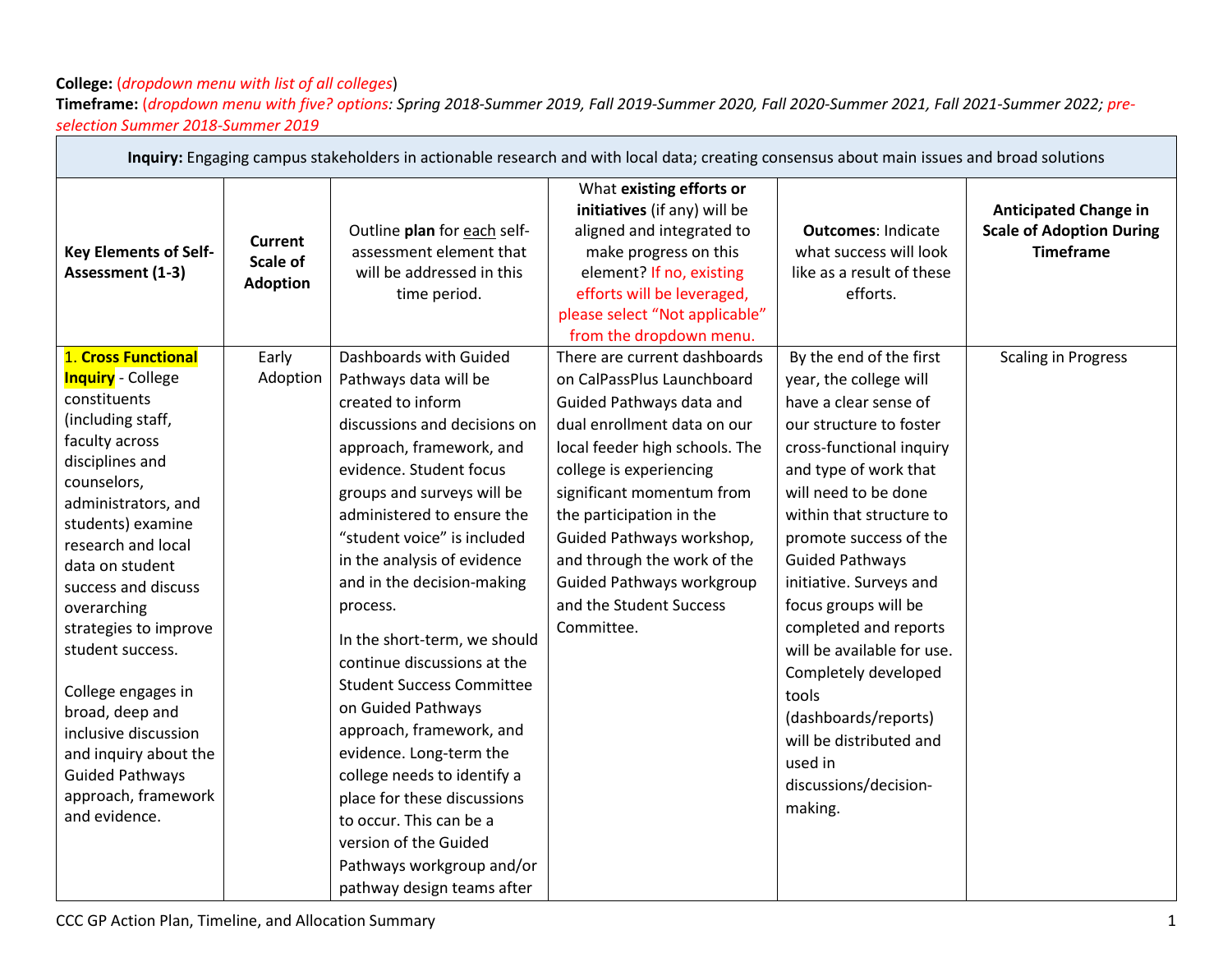|                                                                                                                                                                                                                                                               | Inquiry: Engaging campus stakeholders in actionable research and with local data; creating consensus about main issues and broad solutions |                                                                                                                                                                                                                                                                                                                                                                                                                                                                                                                                                                       |                                                                                                                                                                                                                                                                                                                                                                                                                                                                                                                                                                                                                                                            |                                                                                                                                                                                                          |                                                                                     |  |  |
|---------------------------------------------------------------------------------------------------------------------------------------------------------------------------------------------------------------------------------------------------------------|--------------------------------------------------------------------------------------------------------------------------------------------|-----------------------------------------------------------------------------------------------------------------------------------------------------------------------------------------------------------------------------------------------------------------------------------------------------------------------------------------------------------------------------------------------------------------------------------------------------------------------------------------------------------------------------------------------------------------------|------------------------------------------------------------------------------------------------------------------------------------------------------------------------------------------------------------------------------------------------------------------------------------------------------------------------------------------------------------------------------------------------------------------------------------------------------------------------------------------------------------------------------------------------------------------------------------------------------------------------------------------------------------|----------------------------------------------------------------------------------------------------------------------------------------------------------------------------------------------------------|-------------------------------------------------------------------------------------|--|--|
| <b>Key Elements of Self-</b><br>Assessment (1-3)                                                                                                                                                                                                              | Current<br>Scale of<br><b>Adoption</b>                                                                                                     | Outline plan for each self-<br>assessment element that<br>will be addressed in this<br>time period.                                                                                                                                                                                                                                                                                                                                                                                                                                                                   | What existing efforts or<br>initiatives (if any) will be<br>aligned and integrated to<br>make progress on this<br>element? If no, existing<br>efforts will be leveraged,<br>please select "Not applicable"<br>from the dropdown menu.                                                                                                                                                                                                                                                                                                                                                                                                                      | <b>Outcomes: Indicate</b><br>what success will look<br>like as a result of these<br>efforts.                                                                                                             | <b>Anticipated Change in</b><br><b>Scale of Adoption During</b><br><b>Timeframe</b> |  |  |
|                                                                                                                                                                                                                                                               |                                                                                                                                            | the pathways are identified.<br>See element four for further<br>detail.                                                                                                                                                                                                                                                                                                                                                                                                                                                                                               |                                                                                                                                                                                                                                                                                                                                                                                                                                                                                                                                                                                                                                                            |                                                                                                                                                                                                          |                                                                                     |  |  |
| 2. Shared Metrics -<br>College is using<br>clearly identified<br>benchmarks and<br>student data to track<br>progress on key<br>activities and student<br>academic and<br>employment<br>outcomes.<br>Those benchmarks<br>are shared across key<br>initiatives. | Early<br>Adoption                                                                                                                          | An inventory of metrics used<br>across various initiatives<br>across campus will be<br>compiled. Shared metrics<br>will be identified, discussion<br>over what other metrics can<br>be shared, which are only<br>appropriate for certain<br>areas, and what metrics are<br>missing that would provide<br>valuable information to the<br>discussion. Additionally,<br>work will begin on<br>identifying and<br>implementing strategies for<br>tracking data regularly<br>across all initiatives. This<br>discussion will begin at the<br>President's Advisory Council. | The college currently has the<br>following College-wide<br>metrics: Key Performance<br>Indicators (KPIs), IEPI goals,<br>and institution-set standards.<br>Additionally, the CCCCO has<br>created a portal for Guided<br>Pathways data that has been<br>visualized via Tableau for the<br>college. The college Diversity<br>Committee is currently<br>analyzing responses to the<br>Campus Climate survey. The<br>college annually participates<br>in the Career Technical<br><b>Education Outcomes survey</b><br>and is implementing a local<br>CTE outcomes survey as a<br>supplement to the<br>information that is currently<br>gathered via the CTEOS. | The college will have a<br>document that outlines<br>the shared metrics and<br>how to use them. A<br>central dashboard will<br>be available to view<br>shared metrics as a<br>college and by initiative. | <b>Scaling in Progress</b>                                                          |  |  |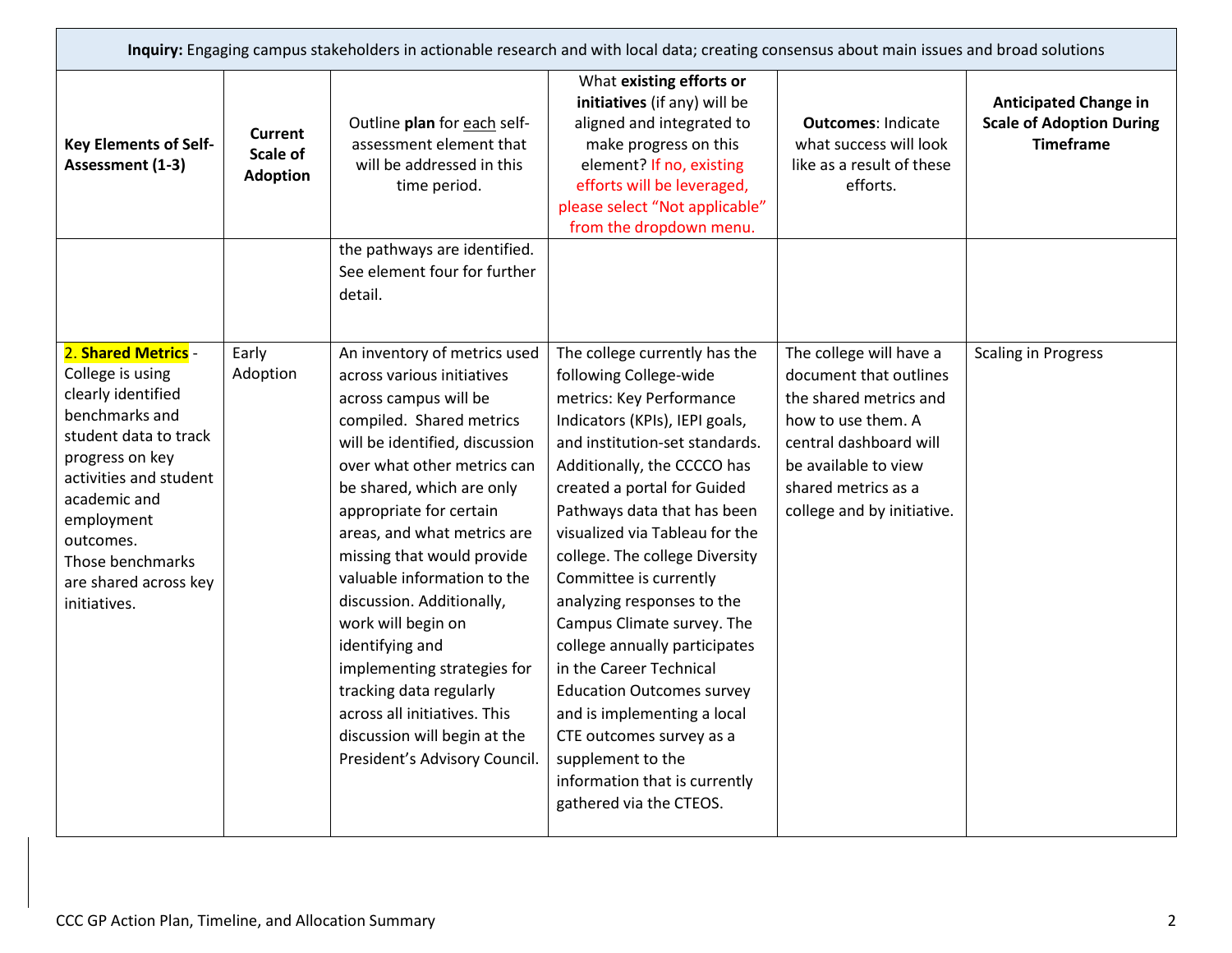|                                                                                                                                                                                                                                                                                                                 | Design: Establishing and using an inclusive process to make decisions about and design the key elements of Guided Pathways |                                                                                                                                                                                                                                                                                                                                                                                                                                |                                                                                                                                                                                                                                                                                                                                                                                                                                                           |                                                                                                                                                                                                                                                                                                                                                                                                                       |                                                                                     |  |  |  |
|-----------------------------------------------------------------------------------------------------------------------------------------------------------------------------------------------------------------------------------------------------------------------------------------------------------------|----------------------------------------------------------------------------------------------------------------------------|--------------------------------------------------------------------------------------------------------------------------------------------------------------------------------------------------------------------------------------------------------------------------------------------------------------------------------------------------------------------------------------------------------------------------------|-----------------------------------------------------------------------------------------------------------------------------------------------------------------------------------------------------------------------------------------------------------------------------------------------------------------------------------------------------------------------------------------------------------------------------------------------------------|-----------------------------------------------------------------------------------------------------------------------------------------------------------------------------------------------------------------------------------------------------------------------------------------------------------------------------------------------------------------------------------------------------------------------|-------------------------------------------------------------------------------------|--|--|--|
| <b>Key Elements of Self-</b><br>Assessment (4-8)                                                                                                                                                                                                                                                                | Current<br>Scale of<br><b>Adoption</b>                                                                                     | Outline plan for each self-<br>assessment element that<br>will be addressed in this<br>time period.                                                                                                                                                                                                                                                                                                                            | What existing efforts or<br>initiatives (if any) will be<br>aligned and integrated to<br>make progress on this<br>element? If no, existing<br>efforts will be leveraged,<br>please select "Not applicable"<br>from the dropdown menu.                                                                                                                                                                                                                     | <b>Outcomes: Indicate what</b><br>success will look like as a<br>result of these efforts.                                                                                                                                                                                                                                                                                                                             | <b>Anticipated Change in</b><br><b>Scale of Adoption During</b><br><b>Timeframe</b> |  |  |  |
| 4. Inclusive Decision-<br><b>Making Structures -</b><br>College has identified<br>key leaders that<br>represent diverse<br>campus constituents<br>to steer college-wide<br>communication,<br>input and decisions<br>regarding the Guided<br>Pathways<br>framework.<br>Constituents have                         | Early<br>Adoption                                                                                                          | Our plan for the next 12-18<br>months for creating<br>inclusive decision-making<br>structures consists of the<br>following steps. The process<br>for this will start with the<br>formation of a Guided<br>Pathways Steering<br>Committee (GPSC),<br>comprised of faculty<br>members, classified<br>professionals, managers,<br>and students to oversee the                                                                     | Fullerton College already has<br>a robust culture of shared<br>governance and effective<br>cross-campus communication.<br>For example, we were<br>recently commended by the<br><b>Accrediting Commission for</b><br>Community and Junior<br>Colleges for our "culture of<br>trust, collegiality,<br>communication, effective<br>working relationships" and for<br>"providing frequent                                                                     | We should be able to<br>measure success by the<br>attainment of four<br>outcomes. First, we will<br>have selected a Guided<br>Pathways Steering<br>Committee (GPSC) to<br>help facilitate the next<br>phases of our adoption of<br>Guided Pathways.<br>Second, we will begin<br>forming workgroups who<br>will work under the GPSC<br>and be given discrete                                                           | <b>Scaling in Progress</b>                                                          |  |  |  |
| developed<br>transparent cross-<br>functional work-<br>teams to provide the<br><b>Guided Pathways</b><br>effort with<br>momentum and<br>regularly provide<br>opportunities for<br>broad college-wide<br>input.<br>In addition, this plan<br>strategically engages<br>college governance<br>bodies college-wide. |                                                                                                                            | creation of the pathways<br>and also to manage the<br>process by which input is<br>both sought from and<br>communicated to the<br>campus community.<br>Although this group should<br>be cross-functional in its<br>membership, it should also<br>be small enough to build<br>consensus and take action in<br>an efficient manner. Ideally,<br>this committee would<br>consist of 8-10 people. The<br>GPSC will be charged with | communication regarding<br>campus initiatives, activities,<br>and events through effective<br>use of the website and social<br>media, the president's weekly<br>newsletter, the Fullerton<br>College News Center, press<br>releases, and print<br>publications. These efforts<br>have created strong internal<br>and external community<br>engagement for Fullerton<br>College." This culture is<br>embodied by our three<br>senates-Faculty, Classified, | tasks of inquiry, design,<br>and implementation of<br>the Guided Pathways<br>framework in ways that<br>are beneficial to<br><b>Fullerton College</b><br>students. Third, there will<br>be a general consensus<br>across the college about<br>how and why these<br>bodies were formed and<br>how to participate if<br>interested. Finally, after<br>GPSC and other<br>workgroups have been<br>formed, the college will |                                                                                     |  |  |  |

CCC GP Action Plan, Timeline, and Allocation Summary 33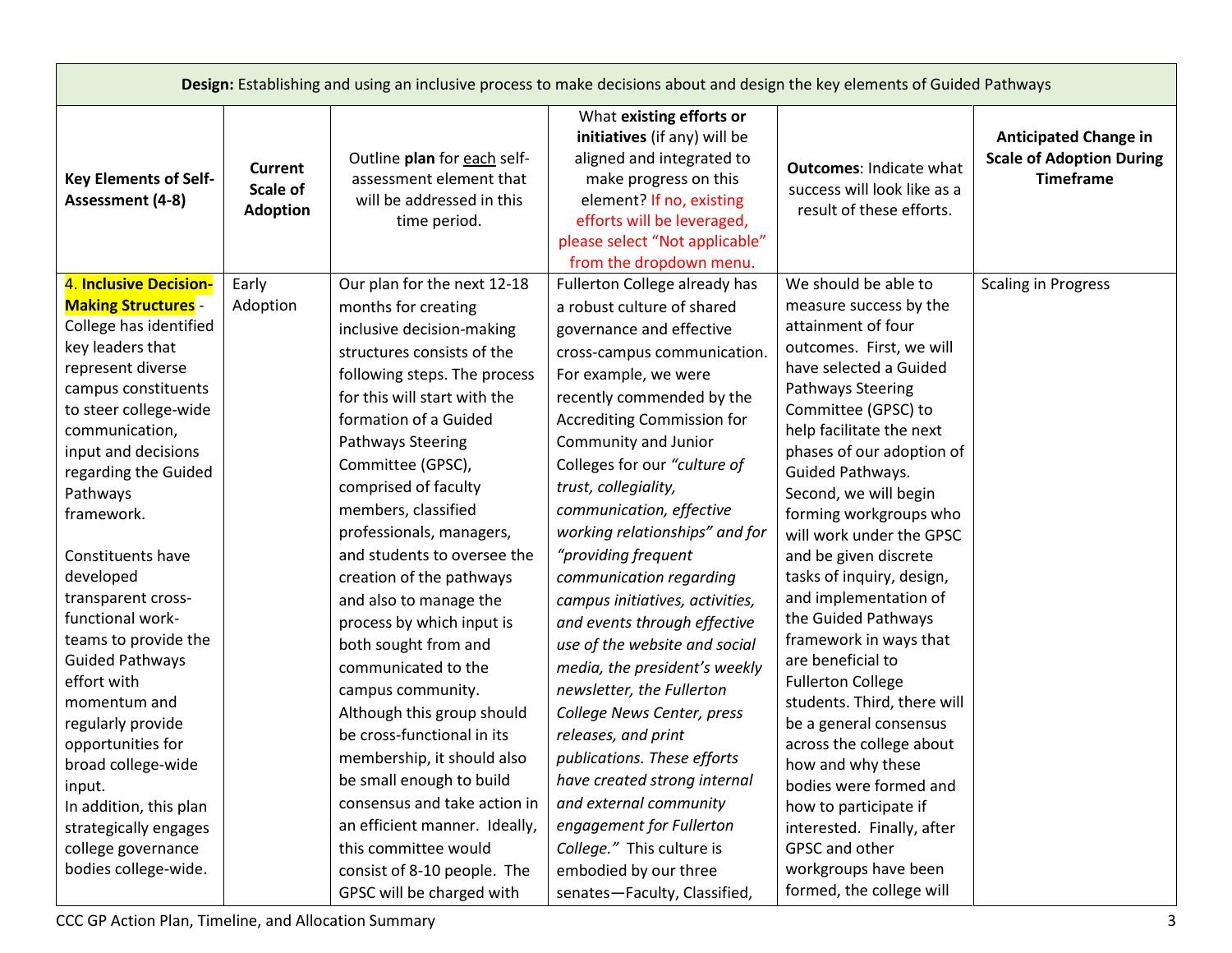|                                                  |                                        |                                                                                                                                                                                                                                                                                                                                                                                                                                                                                                                                                                                                                                                                                                                                                                                                 | Design: Establishing and using an inclusive process to make decisions about and design the key elements of Guided Pathways                                                                                                                                                                                                                                                                                                                                                                                                                                                                                                                                                                                                                                                                                                                               |                                                                                           |                                                                                     |
|--------------------------------------------------|----------------------------------------|-------------------------------------------------------------------------------------------------------------------------------------------------------------------------------------------------------------------------------------------------------------------------------------------------------------------------------------------------------------------------------------------------------------------------------------------------------------------------------------------------------------------------------------------------------------------------------------------------------------------------------------------------------------------------------------------------------------------------------------------------------------------------------------------------|----------------------------------------------------------------------------------------------------------------------------------------------------------------------------------------------------------------------------------------------------------------------------------------------------------------------------------------------------------------------------------------------------------------------------------------------------------------------------------------------------------------------------------------------------------------------------------------------------------------------------------------------------------------------------------------------------------------------------------------------------------------------------------------------------------------------------------------------------------|-------------------------------------------------------------------------------------------|-------------------------------------------------------------------------------------|
| <b>Key Elements of Self-</b><br>Assessment (4-8) | Current<br>Scale of<br><b>Adoption</b> | Outline plan for each self-<br>assessment element that<br>will be addressed in this<br>time period.                                                                                                                                                                                                                                                                                                                                                                                                                                                                                                                                                                                                                                                                                             | What existing efforts or<br>initiatives (if any) will be<br>aligned and integrated to<br>make progress on this<br>element? If no, existing<br>efforts will be leveraged,<br>please select "Not applicable"<br>from the dropdown menu.                                                                                                                                                                                                                                                                                                                                                                                                                                                                                                                                                                                                                    | <b>Outcomes: Indicate what</b><br>success will look like as a<br>result of these efforts. | <b>Anticipated Change in</b><br><b>Scale of Adoption During</b><br><b>Timeframe</b> |
|                                                  |                                        | the creation of other<br>workgroups that will help<br>design the Guided Pathways<br>apparatus on campus, in<br>effect seeing that all<br>elements will be in place<br>within five years. The setup<br>of these teams would be<br>similar to those established<br>at College of the Canyons or<br>Bakersfield College-larger<br>than the Steering<br>Committee with<br>membership geared towards<br>specific functions on campus<br>that would allow members<br>to share expert knowledge<br>that would help accomplish<br>more discrete tasks. It<br>would be the Steering<br>Committee's job to facilitate<br>communication among<br>these workgroups and<br>between the workgroups<br>and the campus community.<br>Membership of both the<br>Steering Committee and the<br>workgroups will be | and Associated Students-as<br>well as by the President's<br>Advisory Council. The Deans'<br>Council meets regularly, as do<br>the Student Learning<br>Outcomes Committee, the<br>Curriculum Committee, and<br>the Program Review<br>Committee. Discussions from<br>these bodies are routinely<br>shared across campus, so that<br>faculty, staff, and students<br>regularly exchange ideas and<br>are kept informed of the<br>latest developments. Our<br>Office of Campus<br><b>Communication and Staff</b><br>Development Committee<br>routinely produce informative<br>and engaging all-college<br>events at our Fall and Spring<br>Convocation events (this<br>spring's was devoted to<br>Guided Pathways). Finally,<br>the college president, through<br>his monthly open forums, is<br>able to provide an additional,<br>informal setting in which | be ready to begin<br>defining and building the<br>specific pathways.                      |                                                                                     |
|                                                  |                                        | determined by following                                                                                                                                                                                                                                                                                                                                                                                                                                                                                                                                                                                                                                                                                                                                                                         | information about Fullerton                                                                                                                                                                                                                                                                                                                                                                                                                                                                                                                                                                                                                                                                                                                                                                                                                              |                                                                                           |                                                                                     |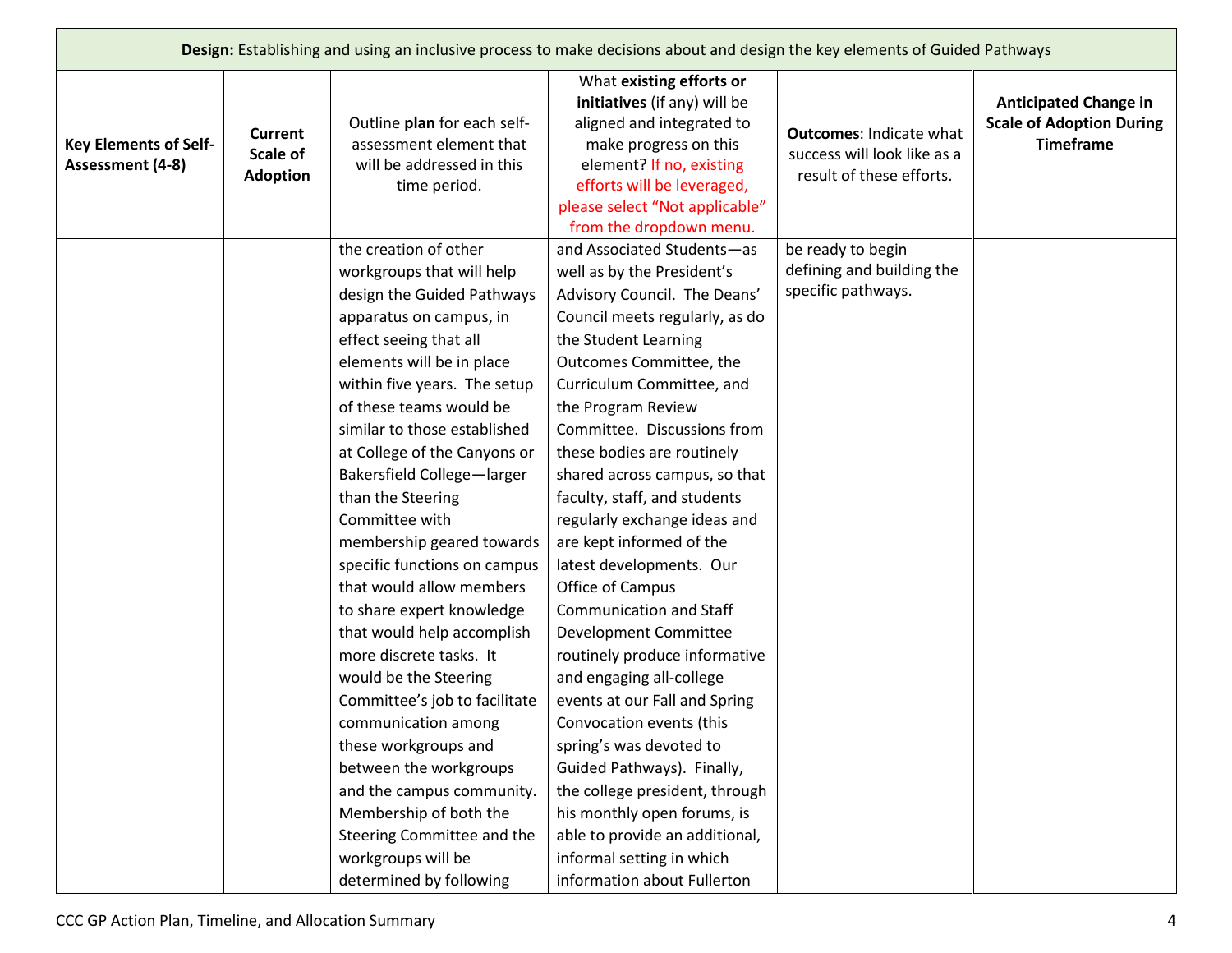|                                                                                                                                                                                                                           | Design: Establishing and using an inclusive process to make decisions about and design the key elements of Guided Pathways |                                                                                                                                                                                                                                                                                            |                                                                                                                                                                                                                                                                                                                                                                                                                                                               |                                                                                                                                                                                                                                                                             |                                                                                     |  |
|---------------------------------------------------------------------------------------------------------------------------------------------------------------------------------------------------------------------------|----------------------------------------------------------------------------------------------------------------------------|--------------------------------------------------------------------------------------------------------------------------------------------------------------------------------------------------------------------------------------------------------------------------------------------|---------------------------------------------------------------------------------------------------------------------------------------------------------------------------------------------------------------------------------------------------------------------------------------------------------------------------------------------------------------------------------------------------------------------------------------------------------------|-----------------------------------------------------------------------------------------------------------------------------------------------------------------------------------------------------------------------------------------------------------------------------|-------------------------------------------------------------------------------------|--|
| <b>Key Elements of Self-</b><br>Assessment (4-8)                                                                                                                                                                          | <b>Current</b><br>Scale of<br><b>Adoption</b>                                                                              | Outline plan for each self-<br>assessment element that<br>will be addressed in this<br>time period.                                                                                                                                                                                        | What existing efforts or<br>initiatives (if any) will be<br>aligned and integrated to<br>make progress on this<br>element? If no, existing<br>efforts will be leveraged,<br>please select "Not applicable"<br>from the dropdown menu.                                                                                                                                                                                                                         | <b>Outcomes: Indicate what</b><br>success will look like as a<br>result of these efforts.                                                                                                                                                                                   | <b>Anticipated Change in</b><br><b>Scale of Adoption During</b><br><b>Timeframe</b> |  |
|                                                                                                                                                                                                                           |                                                                                                                            | existing shared governance<br>procedures. By the end of<br>the 12-18 months, we are<br>confident that this Steering<br>Committee and the<br>workgroups it will oversee<br>will be in a great position to<br>begin defining the clear<br>program requirements each<br>pathway will require. | College's implementation of<br>Guided Pathways can be<br>shared.<br>There are existing protocols in<br>place to aid in the selection of<br>the Guided Pathways Steering<br>Committee, whereby<br>nominations will be taken,<br>evaluated, and voted on<br>across a variety of campus<br>channels. Such protocols<br>were successfully utilized to<br>create the Accreditation<br>Steering Committee, which<br>oversaw our recent<br>accreditation self-study. |                                                                                                                                                                                                                                                                             |                                                                                     |  |
| 5. Intersegmental<br><b>Alignment</b> - (Clarify<br>the Path)<br>College engages in<br>systematic<br>coordination with K-<br>12, four-year<br>institutions and<br>industry partners to<br>inform program<br>requirements. | Early<br>Adoption                                                                                                          | Our plan over the next 12-18<br>months is to begin<br>coordinating with local<br>educational agencies and<br>industry partners. During<br>this first stage of<br>implementation we plan to<br>target four groups. First, we<br>will begin coordinating with<br>our local K-12 partners at  | Several existing partnerships<br>with local school districts will<br>help inform our Fullerton<br><b>College Guided Pathways</b><br>program requirements. The<br>Anaheim Pledge has already<br>been adopted and the<br>Fullerton Pledge is in progress<br>at this time. Another<br>initiative is Dual Enrollment.                                                                                                                                             | At the end of Spring 2019<br>we hope to achieve the<br>following goals:<br><b>Fullerton College will</b><br>connect with Fullerton<br>Join Union and Anaheim<br><b>Union School Districts</b><br>high school counselors.<br>Fullerton College will<br>have made contact and | <b>Scaling in Progress</b>                                                          |  |

CCC GP Action Plan, Timeline, and Allocation Summary 5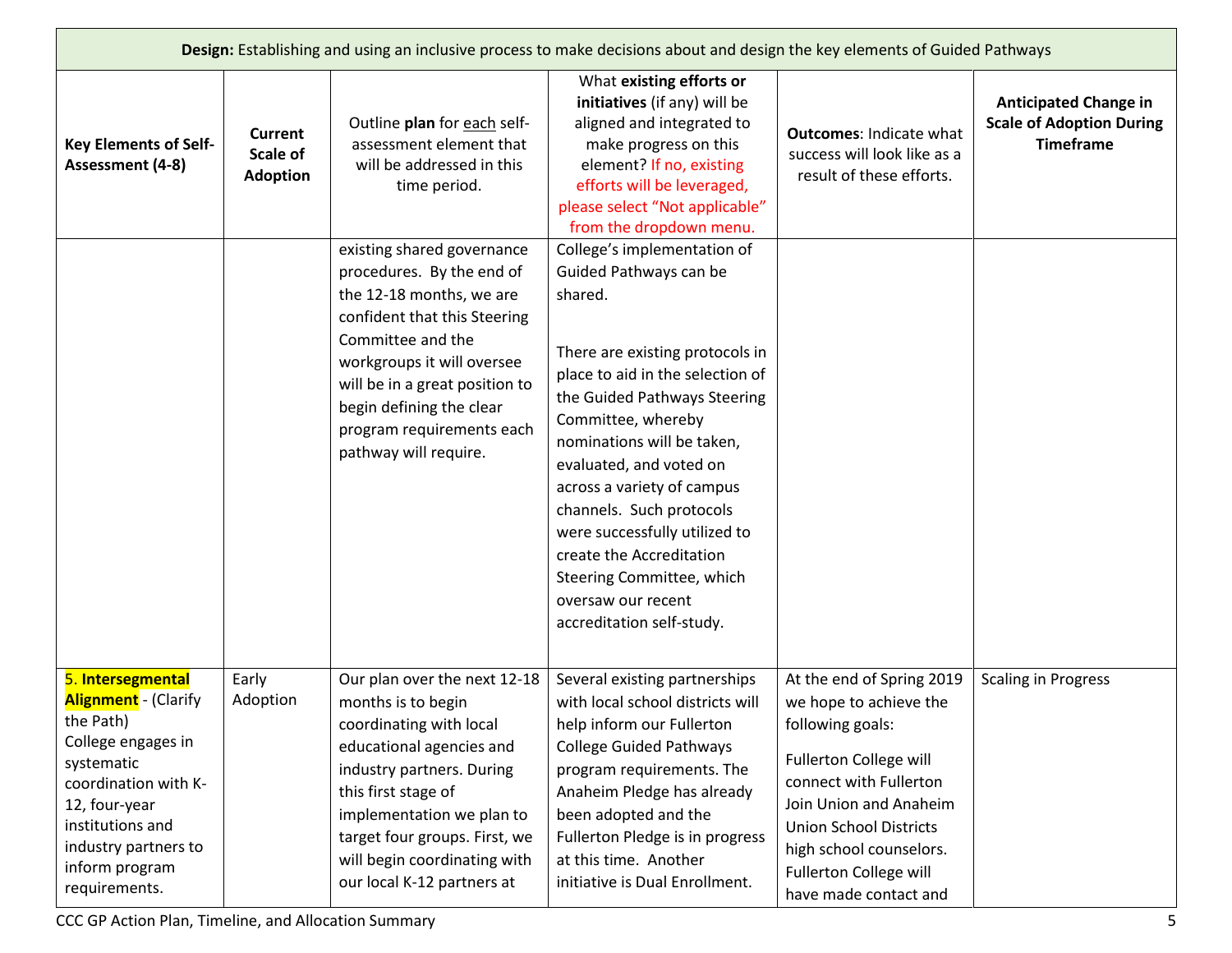| Design: Establishing and using an inclusive process to make decisions about and design the key elements of Guided Pathways |                                               |                                                                                                                                                                                                                                                                                                                                                                                                                                                                                                                                                                                                                                                                                                                                                                                                                             |                                                                                                                                                                                                                                                                                                                                                                                                                                                                                                                                                                                                                                                                                                                                                                                                                                                 |                                                                                                                                                                                                                                                                                                                                                                                                                                                                                                                                                                                                                                                                                                                                     |                                                                                     |  |
|----------------------------------------------------------------------------------------------------------------------------|-----------------------------------------------|-----------------------------------------------------------------------------------------------------------------------------------------------------------------------------------------------------------------------------------------------------------------------------------------------------------------------------------------------------------------------------------------------------------------------------------------------------------------------------------------------------------------------------------------------------------------------------------------------------------------------------------------------------------------------------------------------------------------------------------------------------------------------------------------------------------------------------|-------------------------------------------------------------------------------------------------------------------------------------------------------------------------------------------------------------------------------------------------------------------------------------------------------------------------------------------------------------------------------------------------------------------------------------------------------------------------------------------------------------------------------------------------------------------------------------------------------------------------------------------------------------------------------------------------------------------------------------------------------------------------------------------------------------------------------------------------|-------------------------------------------------------------------------------------------------------------------------------------------------------------------------------------------------------------------------------------------------------------------------------------------------------------------------------------------------------------------------------------------------------------------------------------------------------------------------------------------------------------------------------------------------------------------------------------------------------------------------------------------------------------------------------------------------------------------------------------|-------------------------------------------------------------------------------------|--|
| <b>Key Elements of Self-</b><br>Assessment (4-8)                                                                           | <b>Current</b><br>Scale of<br><b>Adoption</b> | Outline plan for each self-<br>assessment element that<br>will be addressed in this<br>time period.                                                                                                                                                                                                                                                                                                                                                                                                                                                                                                                                                                                                                                                                                                                         | What existing efforts or<br>initiatives (if any) will be<br>aligned and integrated to<br>make progress on this<br>element? If no, existing<br>efforts will be leveraged,<br>please select "Not applicable"<br>from the dropdown menu.                                                                                                                                                                                                                                                                                                                                                                                                                                                                                                                                                                                                           | <b>Outcomes: Indicate what</b><br>success will look like as a<br>result of these efforts.                                                                                                                                                                                                                                                                                                                                                                                                                                                                                                                                                                                                                                           | <b>Anticipated Change in</b><br><b>Scale of Adoption During</b><br><b>Timeframe</b> |  |
|                                                                                                                            |                                               | Fullerton Joint Union and<br>Anaheim Union High School<br>Districts. Second, we will<br>begin coordinating with CSU<br>Fullerton and UC Irvine.<br>Third, we will begin<br>coordinating with local<br>industry partners. Finally,<br>we will coordinate efforts<br>within the NOCCCD. We<br>believe that this District<br>work should include<br>representatives from<br>Fullerton, Cypress, NOCE,<br>and the District. At a<br>minimum, the Fullerton<br>workgroups should include a<br>faculty member and a<br>counselor. The team<br>connecting with the high<br>schools and four-year<br>programs should each<br>include a representative<br>from the Transfer Center.<br>The starting point for<br>contact in the K-12 schools<br>should be the high school<br>counseling programs.<br>Finally, the starting point for | We currently teach roughly 80<br>sections at 19 high schools in<br>the area. In addition, the<br>Teacher Pathway program is<br>designed to encourage<br>students interested in<br>teaching to participate in a<br>pre-professional preparation<br>program.<br>These initiatives will provide<br>opportunities to gather input<br>from our K-12 partners as we<br>design our Guided Pathways<br>and to prepare incoming<br>students for a successful<br>transition to Fullerton College.<br>Coordination with four-year<br>institutions needs to be<br>improved; however, the<br>Associate Degrees for<br>Transfer (ADT) and UC<br>Pathways are existing<br>initiatives that can help<br>inform our program design<br>and requirements. Fullerton<br>College has 25 approved ADTs<br>and there are many more that<br>are pending state approval. | established a process for<br>regular communication<br>regarding our<br>implementation of<br>Guided Pathways. In<br>addition to establishing<br>clear and open<br>communication between<br>these agencies it is hoped<br>that this Guided<br>Pathways team will be<br>able to help the Guided<br><b>Pathways Steering</b><br>Committee at Fullerton<br>College get a better<br>picture of our students'<br>educational and career<br>goals as they enter our<br>institution.<br>Fullerton College will<br>connect with CSU<br>Fullerton and UC Irvine<br><b>Enrollment Management</b><br>teams. Fullerton College<br>will make contact and<br>establish a process for<br>regular communication<br>regarding our<br>implementation of |                                                                                     |  |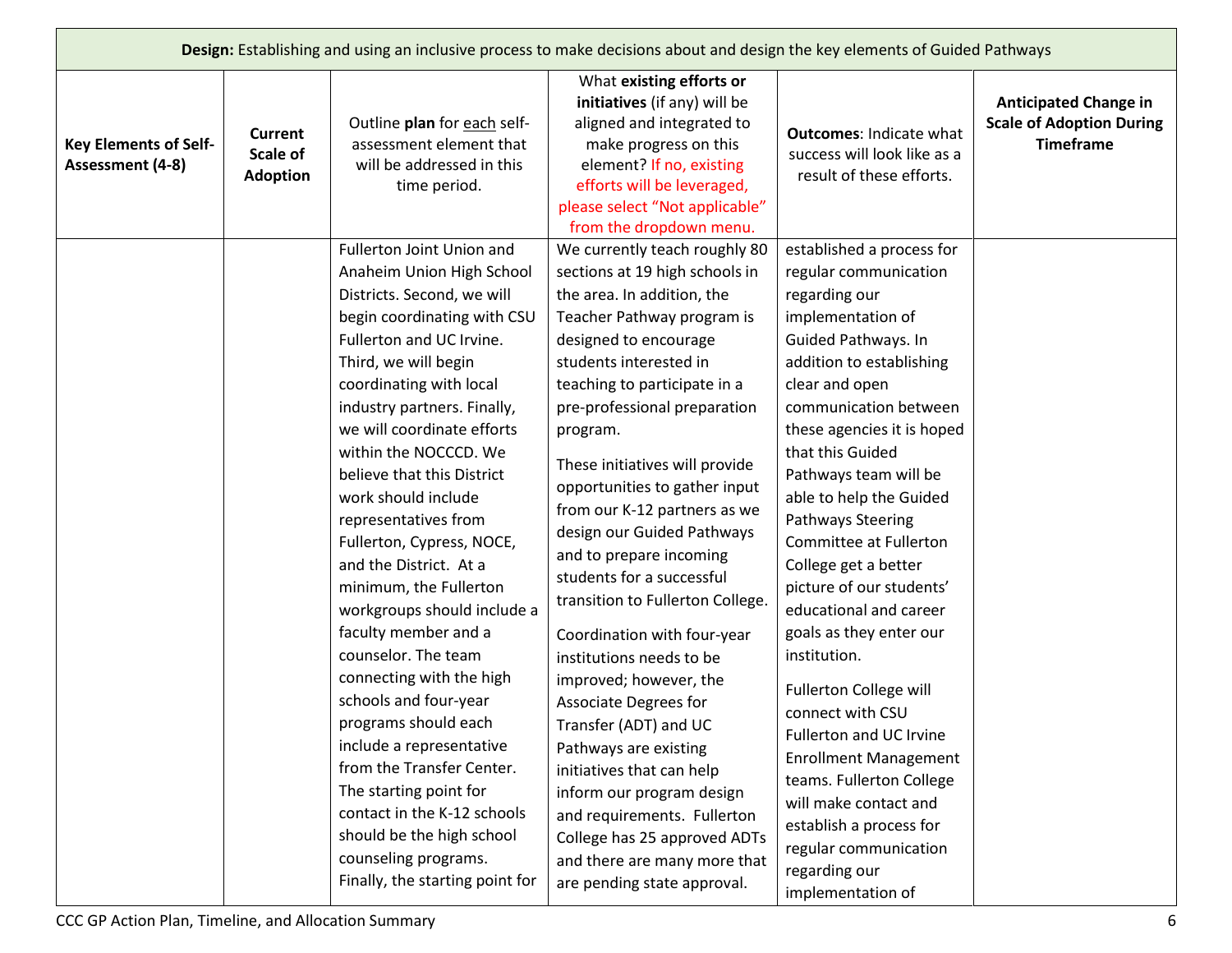|                                                  |                                               |                                                                                                     | Design: Establishing and using an inclusive process to make decisions about and design the key elements of Guided Pathways                                                                                                                                                                                                                                                                                                                                                                                                                                                                                                                                                                                                                                                    |                                                                                                                                                                                                                                                                                                                                                                                                                                                                                                                                                                                                                                                   |                                                                                     |
|--------------------------------------------------|-----------------------------------------------|-----------------------------------------------------------------------------------------------------|-------------------------------------------------------------------------------------------------------------------------------------------------------------------------------------------------------------------------------------------------------------------------------------------------------------------------------------------------------------------------------------------------------------------------------------------------------------------------------------------------------------------------------------------------------------------------------------------------------------------------------------------------------------------------------------------------------------------------------------------------------------------------------|---------------------------------------------------------------------------------------------------------------------------------------------------------------------------------------------------------------------------------------------------------------------------------------------------------------------------------------------------------------------------------------------------------------------------------------------------------------------------------------------------------------------------------------------------------------------------------------------------------------------------------------------------|-------------------------------------------------------------------------------------|
| <b>Key Elements of Self-</b><br>Assessment (4-8) | <b>Current</b><br>Scale of<br><b>Adoption</b> | Outline plan for each self-<br>assessment element that<br>will be addressed in this<br>time period. | What existing efforts or<br>initiatives (if any) will be<br>aligned and integrated to<br>make progress on this<br>element? If no, existing<br>efforts will be leveraged,<br>please select "Not applicable"<br>from the dropdown menu.                                                                                                                                                                                                                                                                                                                                                                                                                                                                                                                                         | <b>Outcomes: Indicate what</b><br>success will look like as a<br>result of these efforts.                                                                                                                                                                                                                                                                                                                                                                                                                                                                                                                                                         | <b>Anticipated Change in</b><br><b>Scale of Adoption During</b><br><b>Timeframe</b> |
|                                                  |                                               | contact with the four-year<br>institutions should be the<br>enrollment management<br>team.          | These degrees are designed to<br>better prepare students for<br>transfer admission and major<br>requirements and reduce the<br>time it takes to complete a<br>bachelor degree once at the<br>university. UC Pathways were<br>developed to inform students<br>of common major preparation<br>requirements across the UC<br>system.<br>NOCCCD has already begun<br>organizing the district colleges<br>(Cypress, Fullerton, and<br>NOCE) as we collectively<br>move forward with Guided<br>Pathways. Strategic Planning<br>meetings have been<br>scheduled which will bring<br>stakeholders from Cypress,<br>Fullerton, NOCE and the<br>District to discuss the<br>implementation of Guided<br>Pathways. Finally, the ACE<br>program, coordinated by the<br>career center, is a | Guided Pathways. In<br>addition to establishing<br>clear and open<br>communication between<br>these agencies, we hope<br>Fullerton College will get<br>a better picture of our<br>students' actual<br>educational and career<br>outcomes once they<br>leave our institution.<br>Fullerton College will<br>connect with local<br>industry partners.<br>Fullerton College will<br>make contact and<br>establish a process for<br>regular communication<br>regarding our<br>implementation of<br>Guided Pathways. In<br>addition to establishing<br>clear and open<br>communication between<br>these agencies, we hope<br>Fullerton College will get |                                                                                     |
|                                                  |                                               |                                                                                                     | collaboration with CSUF which<br>supports Fullerton College                                                                                                                                                                                                                                                                                                                                                                                                                                                                                                                                                                                                                                                                                                                   | a better picture of our<br>students' actual career                                                                                                                                                                                                                                                                                                                                                                                                                                                                                                                                                                                                |                                                                                     |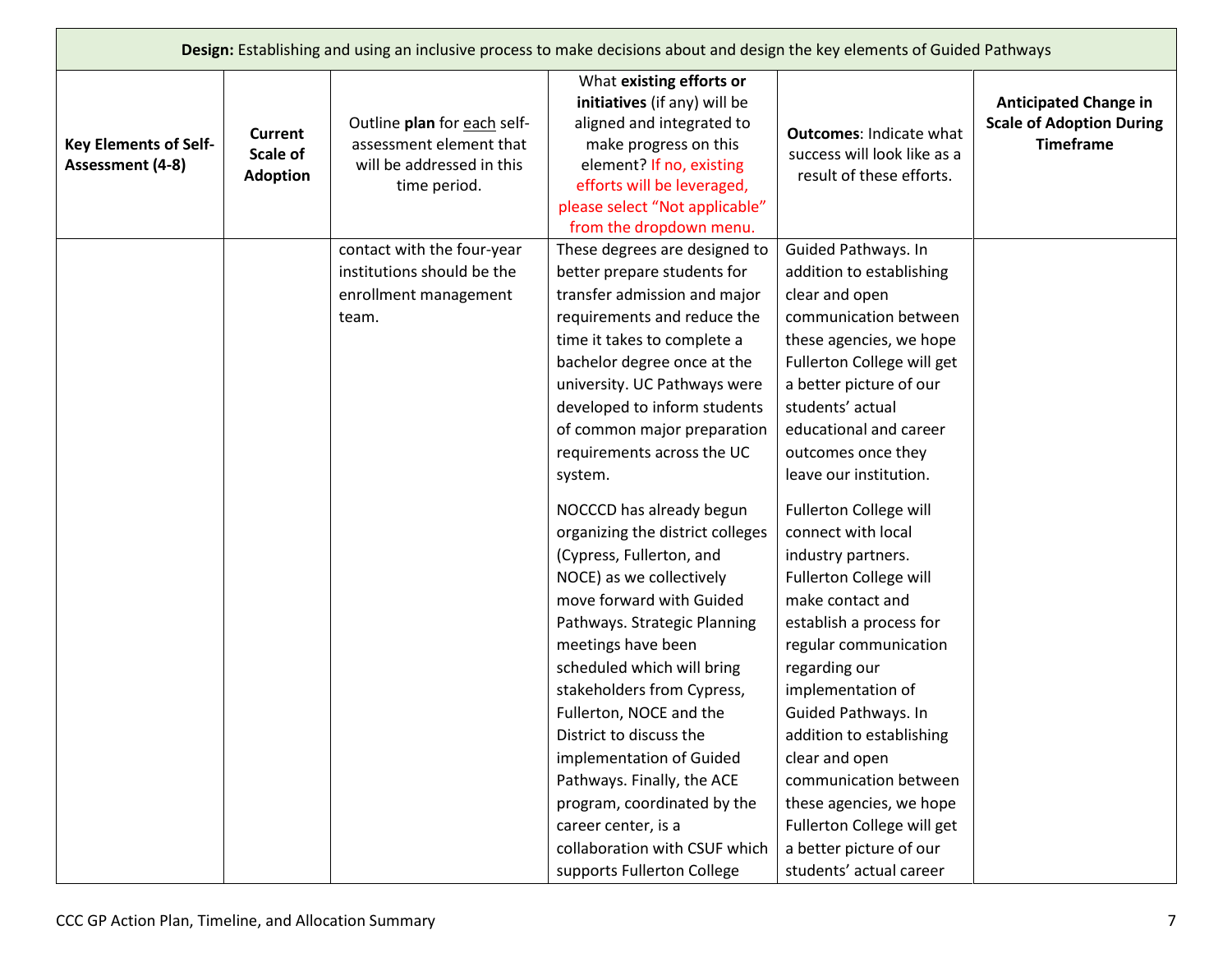|                                                                                                                                                                                                                                                      | Design: Establishing and using an inclusive process to make decisions about and design the key elements of Guided Pathways |                                                                                                                                                                                                                                                                                                                                                                                                                                                                                                                                                                                                                          |                                                                                                                                                                                                                                                                                                                                                                                                                                                                                                                                                                                                                                                         |                                                                                                                                                                                                                                                                                                                                                                                                                                                                 |                                                                                     |  |  |  |
|------------------------------------------------------------------------------------------------------------------------------------------------------------------------------------------------------------------------------------------------------|----------------------------------------------------------------------------------------------------------------------------|--------------------------------------------------------------------------------------------------------------------------------------------------------------------------------------------------------------------------------------------------------------------------------------------------------------------------------------------------------------------------------------------------------------------------------------------------------------------------------------------------------------------------------------------------------------------------------------------------------------------------|---------------------------------------------------------------------------------------------------------------------------------------------------------------------------------------------------------------------------------------------------------------------------------------------------------------------------------------------------------------------------------------------------------------------------------------------------------------------------------------------------------------------------------------------------------------------------------------------------------------------------------------------------------|-----------------------------------------------------------------------------------------------------------------------------------------------------------------------------------------------------------------------------------------------------------------------------------------------------------------------------------------------------------------------------------------------------------------------------------------------------------------|-------------------------------------------------------------------------------------|--|--|--|
| <b>Key Elements of Self-</b><br>Assessment (4-8)                                                                                                                                                                                                     | <b>Current</b><br>Scale of<br><b>Adoption</b>                                                                              | Outline plan for each self-<br>assessment element that<br>will be addressed in this<br>time period.                                                                                                                                                                                                                                                                                                                                                                                                                                                                                                                      | What existing efforts or<br>initiatives (if any) will be<br>aligned and integrated to<br>make progress on this<br>element? If no, existing<br>efforts will be leveraged,<br>please select "Not applicable"<br>from the dropdown menu.                                                                                                                                                                                                                                                                                                                                                                                                                   | <b>Outcomes: Indicate what</b><br>success will look like as a<br>result of these efforts.                                                                                                                                                                                                                                                                                                                                                                       | <b>Anticipated Change in</b><br><b>Scale of Adoption During</b><br><b>Timeframe</b> |  |  |  |
|                                                                                                                                                                                                                                                      |                                                                                                                            |                                                                                                                                                                                                                                                                                                                                                                                                                                                                                                                                                                                                                          | students exploring careers in<br>allied health professions.                                                                                                                                                                                                                                                                                                                                                                                                                                                                                                                                                                                             | outcomes once they<br>leave our institution.                                                                                                                                                                                                                                                                                                                                                                                                                    |                                                                                     |  |  |  |
| <b>6. Guided Major and</b><br><b>Career Exploration -</b><br>(Help Students<br>Choose and Enter a<br>Pathway)<br>College has<br>structures in place to<br>scale major and<br>career exploration<br>early on in a<br>student's college<br>experience. | Early<br>Adoption                                                                                                          | Our plan for the next 12-18<br>months is to create a<br>process to guide student<br>entry into their likely<br>pathway starting at our first<br>point of contact-the<br>student application. To<br>properly guide students,<br>Fullerton College needs<br>more information about the<br>student than we currently<br>receive in the application<br>process.<br>Fullerton College needs to<br>identify students' goals<br>beyond what is already in<br>place at the time of initial<br>application. To align<br>endeavors in helping<br>students choose and enter a<br>pathway early on, we will<br>need to gain a deeper | The Career and Life Planning<br>Center has developed a<br>robust schedule of workshops<br>tailored to our undecided<br>student population. This<br>effort will continue and with<br>concerted efforts to gain a<br>better understanding of our<br>students' goals, the Career<br>and Life Planning Center will<br>be able to better identify<br>students uncertain about<br>their major.<br>As an effort to make progress<br>on this initiative and maximize<br>student participation in their<br>individual major and career<br>decision-making, students will<br>be advised during the<br><b>Counseling Department's</b><br>Group Advising session to | The pre-application<br>methods proposed for<br>the plan should be able<br>to give us a better<br>understanding of our<br>students' goals. We will<br>collect data that will help<br>identify strategies that<br>help students move<br>towards their goals. This<br>will also assist in<br>developing high-touch<br>services and creating<br>strategic support systems<br>within counseling<br>services and Career Life<br><b>Planning Center</b><br>activities. | <b>Scaling in Progress</b>                                                          |  |  |  |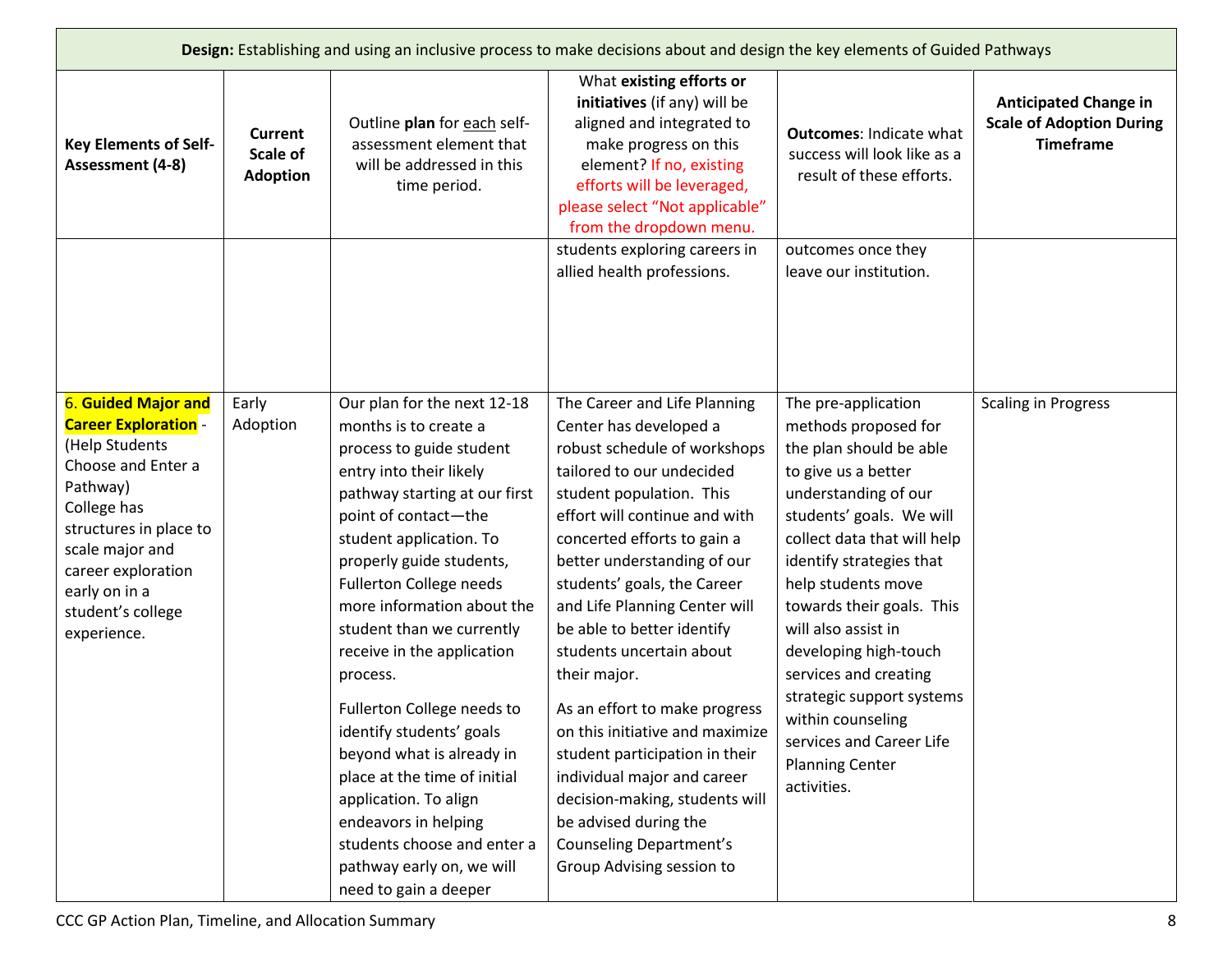|                                                  | Design: Establishing and using an inclusive process to make decisions about and design the key elements of Guided Pathways |                                                                                                                                                                                                                                                                                                                                                                                                                                                                                                                                                                                                                                                                                                                      |                                                                                                                                                                                                                                       |                                                                                           |                                                                                     |  |  |
|--------------------------------------------------|----------------------------------------------------------------------------------------------------------------------------|----------------------------------------------------------------------------------------------------------------------------------------------------------------------------------------------------------------------------------------------------------------------------------------------------------------------------------------------------------------------------------------------------------------------------------------------------------------------------------------------------------------------------------------------------------------------------------------------------------------------------------------------------------------------------------------------------------------------|---------------------------------------------------------------------------------------------------------------------------------------------------------------------------------------------------------------------------------------|-------------------------------------------------------------------------------------------|-------------------------------------------------------------------------------------|--|--|
| <b>Key Elements of Self-</b><br>Assessment (4-8) | <b>Current</b><br>Scale of<br><b>Adoption</b>                                                                              | Outline plan for each self-<br>assessment element that<br>will be addressed in this<br>time period.                                                                                                                                                                                                                                                                                                                                                                                                                                                                                                                                                                                                                  | What existing efforts or<br>initiatives (if any) will be<br>aligned and integrated to<br>make progress on this<br>element? If no, existing<br>efforts will be leveraged,<br>please select "Not applicable"<br>from the dropdown menu. | <b>Outcomes: Indicate what</b><br>success will look like as a<br>result of these efforts. | <b>Anticipated Change in</b><br><b>Scale of Adoption During</b><br><b>Timeframe</b> |  |  |
|                                                  |                                                                                                                            | understanding of our<br>students' goals and<br>perceptions about majors<br>and careers. The following<br>will be investigated to<br>address the proposed plan.<br>To gain a better<br>understanding of the<br>current application and<br>registration process, we are<br>recommending that every<br>member of the workgroup<br>apply to the college and<br>attempt to register for a<br>class. By doing so, we hope<br>to gain deeper insight as to<br>the current process and<br>possible challenges that<br>students encounter.<br>Investigate how MyPath<br>may enhance our current<br>application system through<br>CCCApply. Our goal is to<br>develop and customize a<br>pre-application<br>major/career quick | take an academic support<br>course during their first year.                                                                                                                                                                           |                                                                                           |                                                                                     |  |  |
|                                                  |                                                                                                                            | inventory to gain a better                                                                                                                                                                                                                                                                                                                                                                                                                                                                                                                                                                                                                                                                                           |                                                                                                                                                                                                                                       |                                                                                           |                                                                                     |  |  |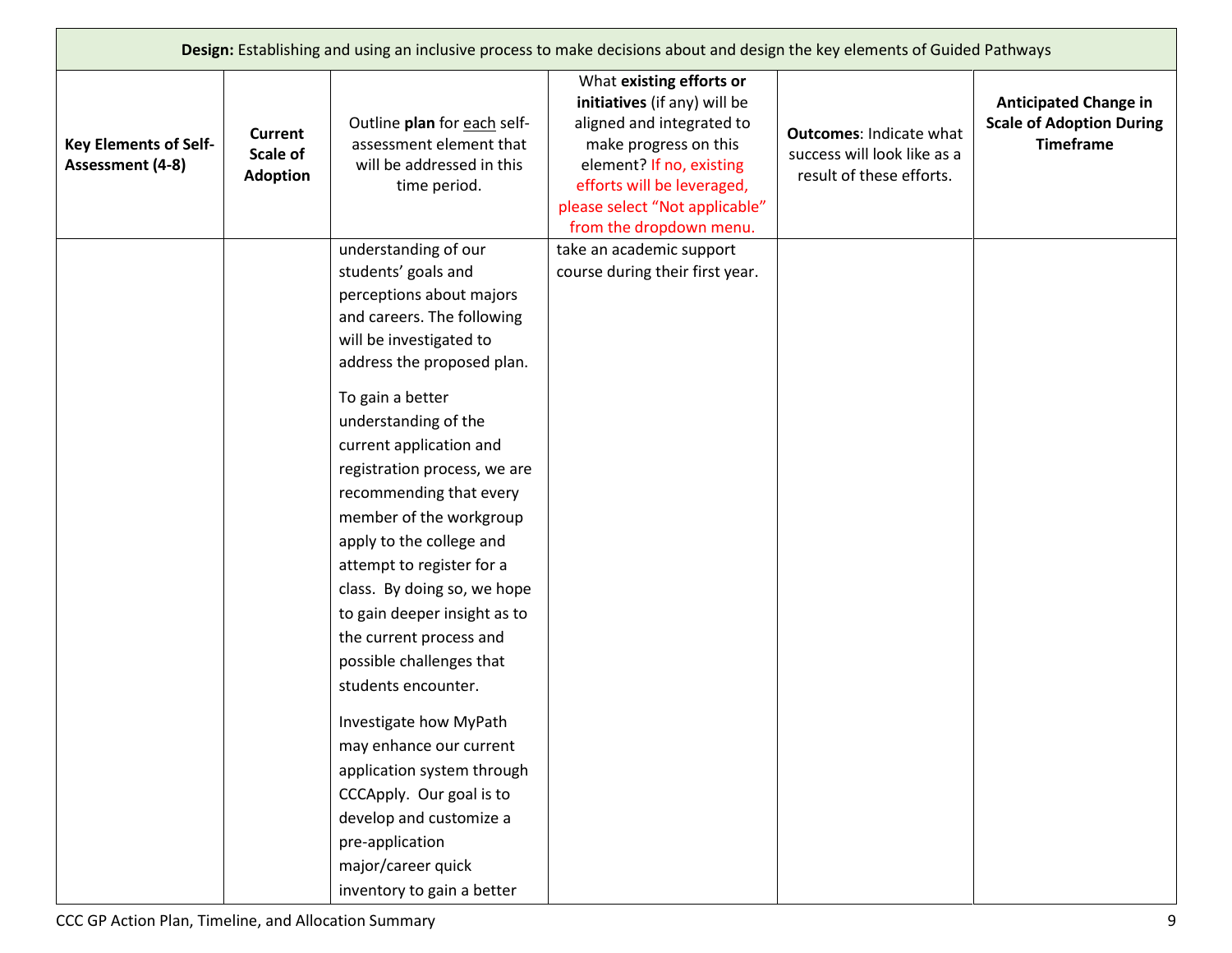|                                                  | Design: Establishing and using an inclusive process to make decisions about and design the key elements of Guided Pathways |                                                                                                                                                                                                                                                                                                                                                                                                                                                                                                                                                                                                                                                                                              |                                                                                                                                                                                                                                       |                                                                                           |                                                                                     |  |  |
|--------------------------------------------------|----------------------------------------------------------------------------------------------------------------------------|----------------------------------------------------------------------------------------------------------------------------------------------------------------------------------------------------------------------------------------------------------------------------------------------------------------------------------------------------------------------------------------------------------------------------------------------------------------------------------------------------------------------------------------------------------------------------------------------------------------------------------------------------------------------------------------------|---------------------------------------------------------------------------------------------------------------------------------------------------------------------------------------------------------------------------------------|-------------------------------------------------------------------------------------------|-------------------------------------------------------------------------------------|--|--|
| <b>Key Elements of Self-</b><br>Assessment (4-8) | <b>Current</b><br>Scale of<br><b>Adoption</b>                                                                              | Outline plan for each self-<br>assessment element that<br>will be addressed in this<br>time period.                                                                                                                                                                                                                                                                                                                                                                                                                                                                                                                                                                                          | What existing efforts or<br>initiatives (if any) will be<br>aligned and integrated to<br>make progress on this<br>element? If no, existing<br>efforts will be leveraged,<br>please select "Not applicable"<br>from the dropdown menu. | <b>Outcomes: Indicate what</b><br>success will look like as a<br>result of these efforts. | <b>Anticipated Change in</b><br><b>Scale of Adoption During</b><br><b>Timeframe</b> |  |  |
|                                                  |                                                                                                                            | understanding of our                                                                                                                                                                                                                                                                                                                                                                                                                                                                                                                                                                                                                                                                         |                                                                                                                                                                                                                                       |                                                                                           |                                                                                     |  |  |
|                                                  |                                                                                                                            | incoming students' goals.                                                                                                                                                                                                                                                                                                                                                                                                                                                                                                                                                                                                                                                                    |                                                                                                                                                                                                                                       |                                                                                           |                                                                                     |  |  |
|                                                  |                                                                                                                            | In addition to a pre-<br>application career inventory,<br>the Career and Life Planning<br>Center would provide the<br><b>Major Management</b><br>Module, Kuder 2.0, to all<br>new students not enrolled in<br>Counseling 151 courses<br>during their first semester at<br>the college. Through this<br>initiative, the college would<br>provide support to sustain<br>license for Kuder 2.0.<br>Students participating in<br>programs such as ESP, SDSI,<br><b>INCITE</b> and participating<br>Anaheim Pledge students<br>may be part of the<br>implementation phase.<br>As part of the Anaheim<br>Pledge, students will<br>complete Kuder 2.0 to<br>initiate major and pathway<br>guidance. |                                                                                                                                                                                                                                       |                                                                                           |                                                                                     |  |  |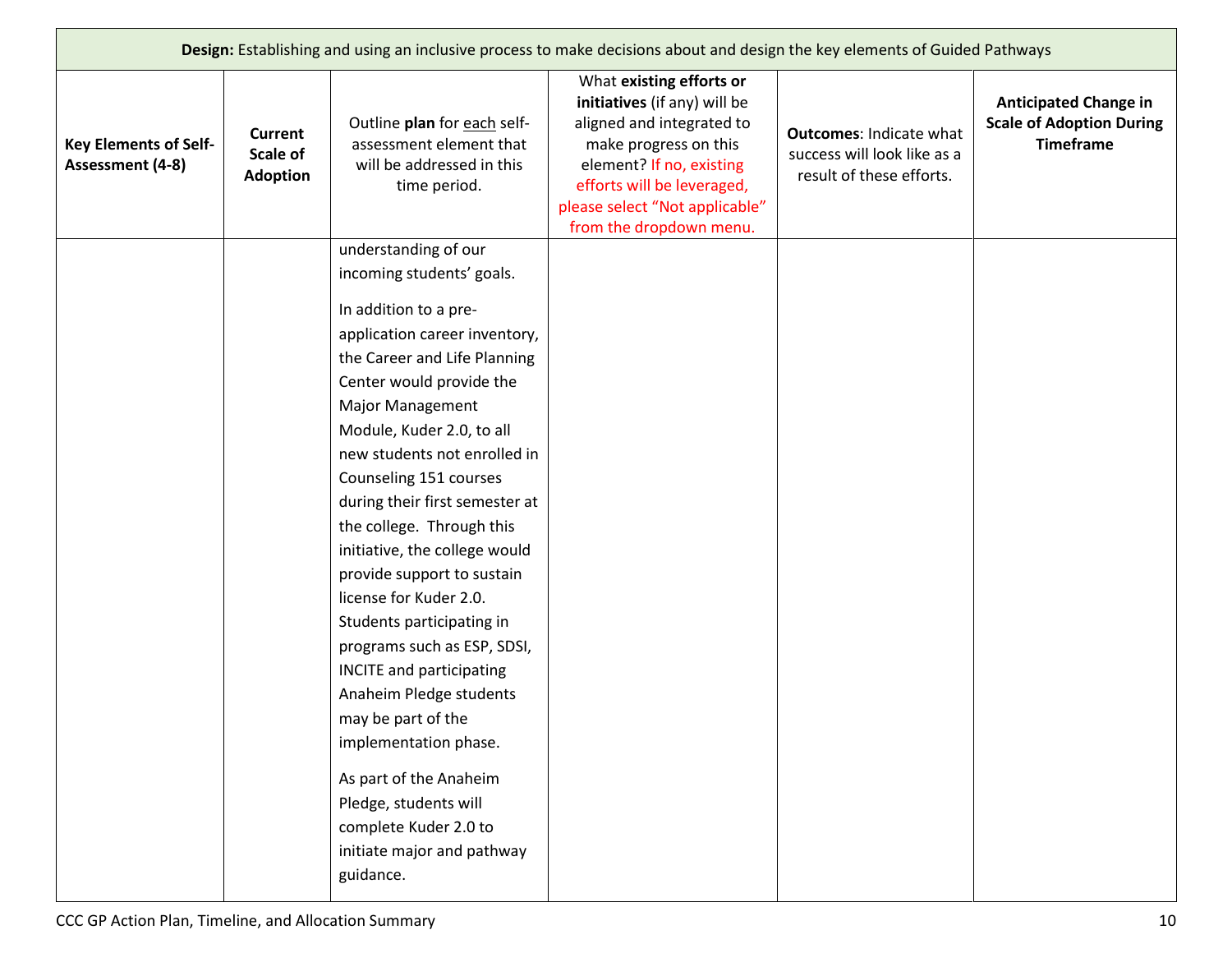|                                                                                                                                                                                                                                                                                             | Design: Establishing and using an inclusive process to make decisions about and design the key elements of Guided Pathways |                                                                                                                                                                                                                                                                                                                                                                                                                                                                                                                                                      |                                                                                                                                                                                                                                                                                                                                                                                                                                                                                                                                                                                     |                                                                                                                                                                                                                                                                                                                                                                                                                               |                                                                                     |  |
|---------------------------------------------------------------------------------------------------------------------------------------------------------------------------------------------------------------------------------------------------------------------------------------------|----------------------------------------------------------------------------------------------------------------------------|------------------------------------------------------------------------------------------------------------------------------------------------------------------------------------------------------------------------------------------------------------------------------------------------------------------------------------------------------------------------------------------------------------------------------------------------------------------------------------------------------------------------------------------------------|-------------------------------------------------------------------------------------------------------------------------------------------------------------------------------------------------------------------------------------------------------------------------------------------------------------------------------------------------------------------------------------------------------------------------------------------------------------------------------------------------------------------------------------------------------------------------------------|-------------------------------------------------------------------------------------------------------------------------------------------------------------------------------------------------------------------------------------------------------------------------------------------------------------------------------------------------------------------------------------------------------------------------------|-------------------------------------------------------------------------------------|--|
| <b>Key Elements of Self-</b><br>Assessment (4-8)                                                                                                                                                                                                                                            | Current<br>Scale of<br><b>Adoption</b>                                                                                     | Outline plan for each self-<br>assessment element that<br>will be addressed in this<br>time period.                                                                                                                                                                                                                                                                                                                                                                                                                                                  | What existing efforts or<br>initiatives (if any) will be<br>aligned and integrated to<br>make progress on this<br>element? If no, existing<br>efforts will be leveraged,<br>please select "Not applicable"<br>from the dropdown menu.                                                                                                                                                                                                                                                                                                                                               | <b>Outcomes: Indicate what</b><br>success will look like as a<br>result of these efforts.                                                                                                                                                                                                                                                                                                                                     | <b>Anticipated Change in</b><br><b>Scale of Adoption During</b><br><b>Timeframe</b> |  |
|                                                                                                                                                                                                                                                                                             |                                                                                                                            | Develop a "check-in" set of<br>questions at the point of<br>registration in MyGateway.<br>During the registration<br>process, continuing students<br>would be asked questions to<br>check for confidence in their<br>major choice.                                                                                                                                                                                                                                                                                                                   |                                                                                                                                                                                                                                                                                                                                                                                                                                                                                                                                                                                     |                                                                                                                                                                                                                                                                                                                                                                                                                               |                                                                                     |  |
| 7. Improved Basic<br>Skills - (Help<br><b>Students Choose and</b><br>Enter a Pathway;<br><b>Ensure Students are</b><br>Learning)<br>College is<br>implementing<br>evidence-based<br>practices to increase<br>access and success in<br>college and/or<br>transfer-level math<br>and English. | Scaling in<br>Progress                                                                                                     | For the next 12-18 months<br>we will be investigating the<br>possibility of scaling up<br>successful basic skills<br>models, based on the shared<br>metrics the college will be<br>using. These programs may<br>include the following:<br><b>Entering Scholars Program</b><br>(ESP), accelerated math and<br>English courses, direct<br>placement/enhanced<br>instructions models<br>(currently piloted through<br>our BSSOT grant, the<br>Pathway Transformation<br>Initiative, PTI), FC MILES<br>(Fullerton College Math<br>Institute for Learning | We have successfully scaled<br>ESP (our first-year experience<br>program embedded in various<br>basic skills courses) from 14<br>sections in 2014, to<br>approximately 35 sections in<br>2018. We recognize that there<br>are several key components in<br>this student success model: a<br>specially-trained faculty<br>member; an embedded<br>academic tutor; a counselor<br>who visits the class and<br>encourages educational<br>planning; and a student<br>support professional (SSP)<br>who provides communication<br>and a link between instruction<br>and student services. | Identify additional<br>courses that are part of<br>our new pathways that<br>meet the basic skills<br>criteria and could<br>potentially be a part of<br><b>ESP</b><br>Identify pathways that<br>incorporate the<br>accelerated math and<br>English courses<br>Investigate the possibility<br>of scaling up FC MILES<br>and Incite<br>Investigate providing<br>more timely academic<br>support to students<br>based on the most | No change                                                                           |  |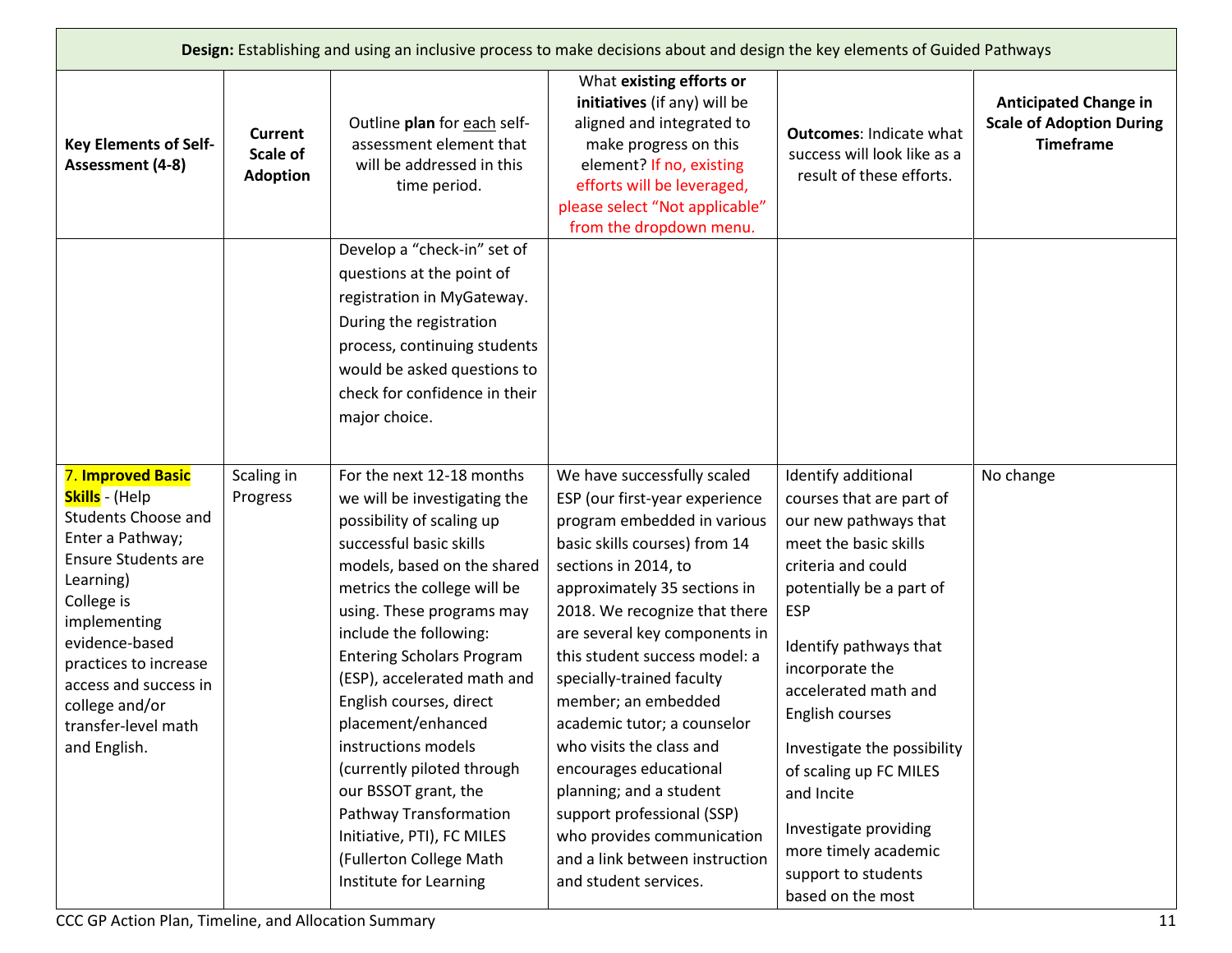|                                                  |                                               |                                                                                                                                                                                                                                                                                                                                                                                                                                                                                                                                                                                                                                                                                                                                                                                               | Design: Establishing and using an inclusive process to make decisions about and design the key elements of Guided Pathways                                                                                                                                                                                                                                                                                                                                                                                                    |                                                                                                                                                           |                                                                                     |
|--------------------------------------------------|-----------------------------------------------|-----------------------------------------------------------------------------------------------------------------------------------------------------------------------------------------------------------------------------------------------------------------------------------------------------------------------------------------------------------------------------------------------------------------------------------------------------------------------------------------------------------------------------------------------------------------------------------------------------------------------------------------------------------------------------------------------------------------------------------------------------------------------------------------------|-------------------------------------------------------------------------------------------------------------------------------------------------------------------------------------------------------------------------------------------------------------------------------------------------------------------------------------------------------------------------------------------------------------------------------------------------------------------------------------------------------------------------------|-----------------------------------------------------------------------------------------------------------------------------------------------------------|-------------------------------------------------------------------------------------|
| <b>Key Elements of Self-</b><br>Assessment (4-8) | <b>Current</b><br>Scale of<br><b>Adoption</b> | Outline plan for each self-<br>assessment element that<br>will be addressed in this<br>time period.                                                                                                                                                                                                                                                                                                                                                                                                                                                                                                                                                                                                                                                                                           | What existing efforts or<br>initiatives (if any) will be<br>aligned and integrated to<br>make progress on this<br>element? If no, existing<br>efforts will be leveraged,<br>please select "Not applicable"<br>from the dropdown menu.                                                                                                                                                                                                                                                                                         | <b>Outcomes: Indicate what</b><br>success will look like as a<br>result of these efforts.                                                                 | <b>Anticipated Change in</b><br><b>Scale of Adoption During</b><br><b>Timeframe</b> |
|                                                  |                                               | Enhancement Success) and<br>Incite (Academic Support for<br>Student Athletes). Fullerton<br>College has had success in<br>various basic skills programs<br>when there is the multi-<br>pronged approach to<br>support: a specially-trained<br>faculty member, a<br>counselor, and some form of<br>embedded support.<br>Depending on the program<br>model, embedded support<br>can be tutors, supplemental<br>instruction (SI) leaders,<br>classified professionals, or<br>academic coaches<br>embedded in designated<br>courses or in other academic<br>support settings. Our<br>comprehensive vision for<br>scaling up includes<br>investigating ways to<br>increase collaboration and<br>sharing of student progress<br>data in instructional<br>programs with student<br>support services. | We are piloting through our<br><b>BSSOT grant (Pathway</b><br>Transformation Initiative, PTI)<br>direct placement to transfer<br>courses in English and math.<br>As we continue to advise<br>students on direct placement,<br>we need to develop processes<br>with counseling regarding<br>how to integrate this student<br>advising process into the<br>greater vision of Guided<br>Pathways.<br>We have begun to scale up FC<br>MILES and Incite and will<br>continue to investigate the<br>feasibility of scaling further. | current student academic<br>performance information<br>available<br>Work to stabilize and<br>institutionalize the<br>funding sources of these<br>programs |                                                                                     |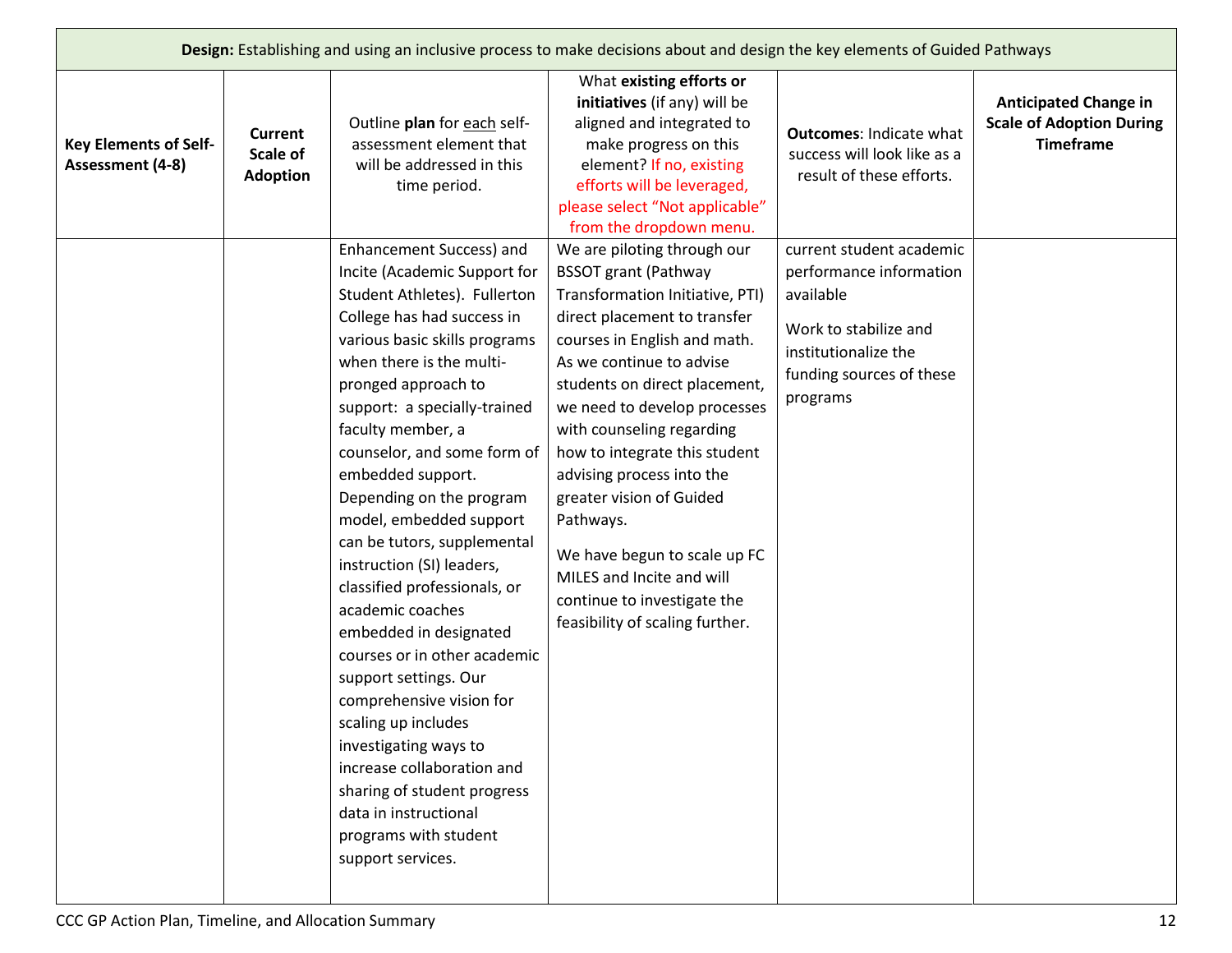|                                                                                                                                                                                                                                                                                                                              |                                               |                                                                                                                                                                                                                                                                                                                                                                                                                                                                                                                                               | Design: Establishing and using an inclusive process to make decisions about and design the key elements of Guided Pathways                                                                                                                                                                                                                                                                                                                                                                                                                           |                                                                                                                                                                                                                                                                                                                                                                                                                                                                                                                                                         |                                                                                     |
|------------------------------------------------------------------------------------------------------------------------------------------------------------------------------------------------------------------------------------------------------------------------------------------------------------------------------|-----------------------------------------------|-----------------------------------------------------------------------------------------------------------------------------------------------------------------------------------------------------------------------------------------------------------------------------------------------------------------------------------------------------------------------------------------------------------------------------------------------------------------------------------------------------------------------------------------------|------------------------------------------------------------------------------------------------------------------------------------------------------------------------------------------------------------------------------------------------------------------------------------------------------------------------------------------------------------------------------------------------------------------------------------------------------------------------------------------------------------------------------------------------------|---------------------------------------------------------------------------------------------------------------------------------------------------------------------------------------------------------------------------------------------------------------------------------------------------------------------------------------------------------------------------------------------------------------------------------------------------------------------------------------------------------------------------------------------------------|-------------------------------------------------------------------------------------|
| <b>Key Elements of Self-</b><br>Assessment (4-8)                                                                                                                                                                                                                                                                             | <b>Current</b><br>Scale of<br><b>Adoption</b> | Outline plan for each self-<br>assessment element that<br>will be addressed in this<br>time period.                                                                                                                                                                                                                                                                                                                                                                                                                                           | What existing efforts or<br>initiatives (if any) will be<br>aligned and integrated to<br>make progress on this<br>element? If no, existing<br>efforts will be leveraged,<br>please select "Not applicable"<br>from the dropdown menu.                                                                                                                                                                                                                                                                                                                | <b>Outcomes: Indicate what</b><br>success will look like as a<br>result of these efforts.                                                                                                                                                                                                                                                                                                                                                                                                                                                               | <b>Anticipated Change in</b><br><b>Scale of Adoption During</b><br><b>Timeframe</b> |
|                                                                                                                                                                                                                                                                                                                              |                                               |                                                                                                                                                                                                                                                                                                                                                                                                                                                                                                                                               | Implementation: Adapting and implementing the key practices and components of Guided Pathways to meet student needs at scale                                                                                                                                                                                                                                                                                                                                                                                                                         |                                                                                                                                                                                                                                                                                                                                                                                                                                                                                                                                                         |                                                                                     |
| <b>Key Elements of Self-</b><br>Assessment (9-14)                                                                                                                                                                                                                                                                            | <b>Current</b><br>Scale of<br><b>Adoption</b> | Outline plan for each self-<br>assessment element that<br>will be addressed in this<br>time period.                                                                                                                                                                                                                                                                                                                                                                                                                                           | What existing efforts or<br>initiatives (if any) will be<br>aligned and integrated to<br>make progress on this<br>element? If no, existing<br>efforts will be leveraged,<br>please select "Not applicable"<br>from the dropdown menu.                                                                                                                                                                                                                                                                                                                | <b>Outcomes: Indicate what</b><br>success will look like as a<br>result of these efforts.                                                                                                                                                                                                                                                                                                                                                                                                                                                               | <b>Anticipated Change in</b><br><b>Scale of Adoption During</b><br><b>Timeframe</b> |
| 9. Proactive and<br><b>Integrated Student</b><br><b>Supports</b> - (Help<br>Students Stay on the<br>Path)<br>College provides<br>academic and non-<br>academic support<br>services in a way that<br>is proactive and<br>aligned with<br>instruction, so that<br>all students are<br>explicitly engaged in<br>these services. | Early<br>Adoption                             | For the next 12-18 months<br>we will be creating inclusive<br>decision-making work<br>groups to address two goals:<br>1) access for all faculty to<br>students' educational plan<br>and status and 2) access to<br>information regarding<br>students' progress by both<br>instructional and student<br>support staff.<br>We also recognize it is<br>crucial that students<br>complete educational plans<br>and get on a pathway within<br>the first semester at<br>Fullerton College.<br>Furthermore, we need a<br>system to obtain access to | Processes and tools are in<br>place to monitor student<br>progress and provide timely<br>support. There are a few<br>avenues for support services<br>staff, counseling faculty and<br>instructional faculty to meet<br>and to collaborate. For<br>instance, our Student Success<br>Committee (SSC) has<br>discussed strategies for<br><b>Instruction and Student</b><br>Services to collaborate and<br>ways in which Instruction can<br>support Counseling to<br>encourage more students to<br>complete their<br>comprehensive educational<br>plans. | All faculty will ideally<br>have a way to determine<br>whether or not a student<br>has completed an<br><b>Educational Plan. We</b><br>hope to have improved<br>mechanism(s) for faculty<br>to report student<br>progress information.<br>We hope to scale up<br>existing models that have<br>proven successful in<br>helping students stay on<br>the path through<br>integrated student<br>support including the<br><b>Entering Scholars</b><br>Program (ESP), the<br>Growth Mindset Student<br>Ambassadors (part of our<br>PTI Project) as well as our | <b>Scaling in Progress</b>                                                          |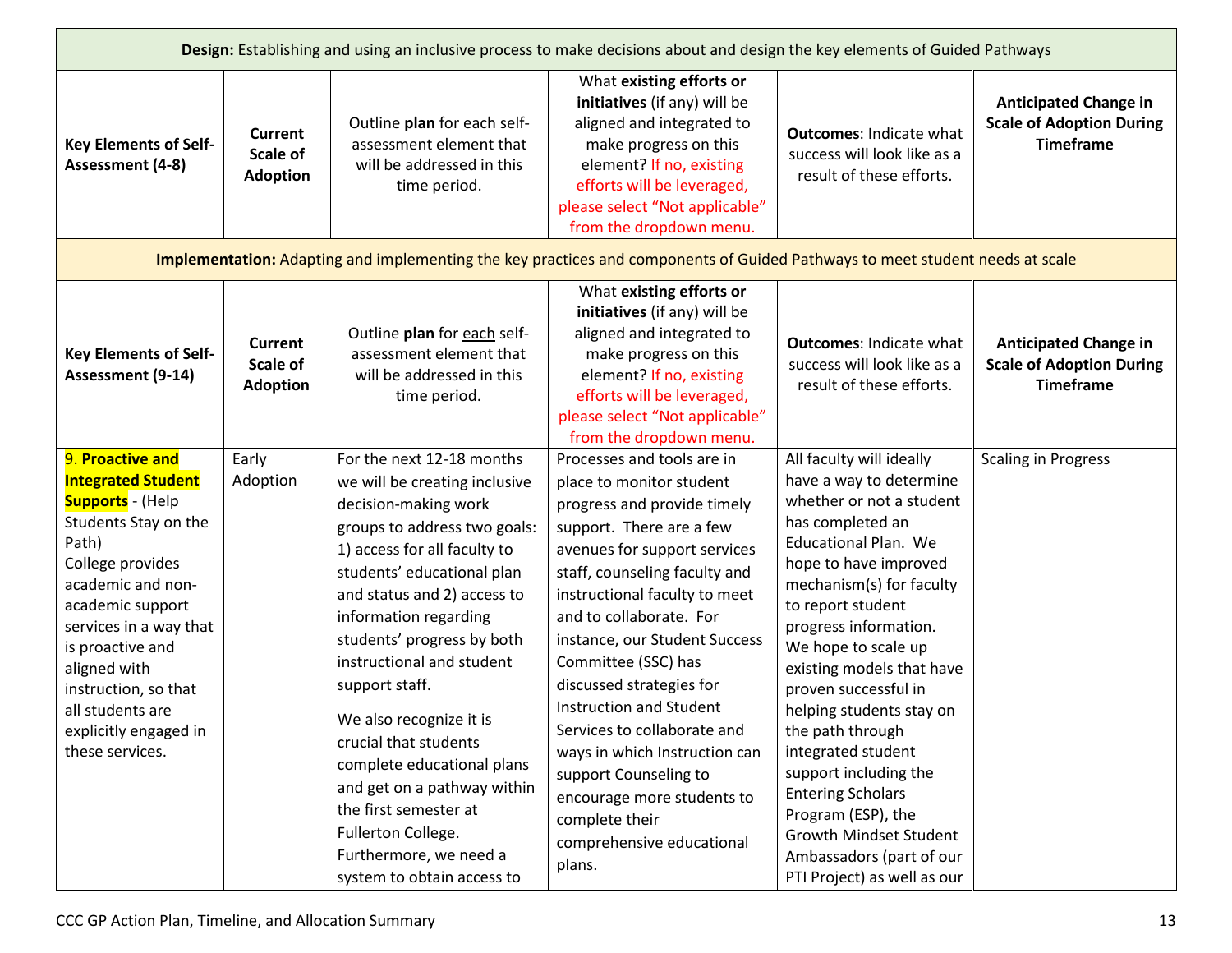|                                                  |                                        |                                                                                                                                                                                                                                                                                                                                                                                                                                                                                                                                                                                                                                                                                                                                                                                                                                                                       | Design: Establishing and using an inclusive process to make decisions about and design the key elements of Guided Pathways                                                                                                                                                                                                                                                                                                                                                                                                                                                                                                                                                                                                                      |                                                                                           |                                                                                     |
|--------------------------------------------------|----------------------------------------|-----------------------------------------------------------------------------------------------------------------------------------------------------------------------------------------------------------------------------------------------------------------------------------------------------------------------------------------------------------------------------------------------------------------------------------------------------------------------------------------------------------------------------------------------------------------------------------------------------------------------------------------------------------------------------------------------------------------------------------------------------------------------------------------------------------------------------------------------------------------------|-------------------------------------------------------------------------------------------------------------------------------------------------------------------------------------------------------------------------------------------------------------------------------------------------------------------------------------------------------------------------------------------------------------------------------------------------------------------------------------------------------------------------------------------------------------------------------------------------------------------------------------------------------------------------------------------------------------------------------------------------|-------------------------------------------------------------------------------------------|-------------------------------------------------------------------------------------|
| <b>Key Elements of Self-</b><br>Assessment (4-8) | Current<br>Scale of<br><b>Adoption</b> | Outline plan for each self-<br>assessment element that<br>will be addressed in this<br>time period.                                                                                                                                                                                                                                                                                                                                                                                                                                                                                                                                                                                                                                                                                                                                                                   | What existing efforts or<br>initiatives (if any) will be<br>aligned and integrated to<br>make progress on this<br>element? If no, existing<br>efforts will be leveraged,<br>please select "Not applicable"<br>from the dropdown menu.                                                                                                                                                                                                                                                                                                                                                                                                                                                                                                           | <b>Outcomes: Indicate what</b><br>success will look like as a<br>result of these efforts. | <b>Anticipated Change in</b><br><b>Scale of Adoption During</b><br><b>Timeframe</b> |
|                                                  |                                        | student academic progress<br>data from instructors in<br>order to provide more<br>timely academic support to<br>students based on the most<br>current student academic<br>performance information<br>available, in order to<br>accurately target academic<br>support and counseling<br>resources. Specifically, our<br>goal is to investigate various<br>processes and/or technology<br>that would allow us to<br>monitor student progress,<br>including a method and<br>mechanism to gather<br>feedback from faculty about<br>student progress in order to<br>more accurately target<br>resources and instructional<br>support services for students<br>in a timely manner.<br>We will consider creating a<br>Student Success Expo,<br>similar to the expo put on by<br>Basic Skills last year. We also<br>hope to provide information<br>to more students about the | In the Fall 2017, our Basic<br>Skills Committee piloted a<br>Student Success Expo that<br>invited instructional,<br>academic support and student<br>services programs to provide<br>resource information to<br>students.<br>In the Fall 2018, we will<br>launch the Anaheim Pledge<br>with the Anaheim Union High<br>School District. Participating<br>students will be required to<br>enroll in both Reading 127<br>and Counseling 148 during<br>their first year at Fullerton<br>College. This cohort will pilot<br>both a reporting system to<br>inform faculty about<br>completed student<br><b>Educational Plans, and</b><br>processes and tools for<br>reporting student progress to<br>counselors and academic<br>support professionals. | FC MILES and INCITE<br>programs.                                                          |                                                                                     |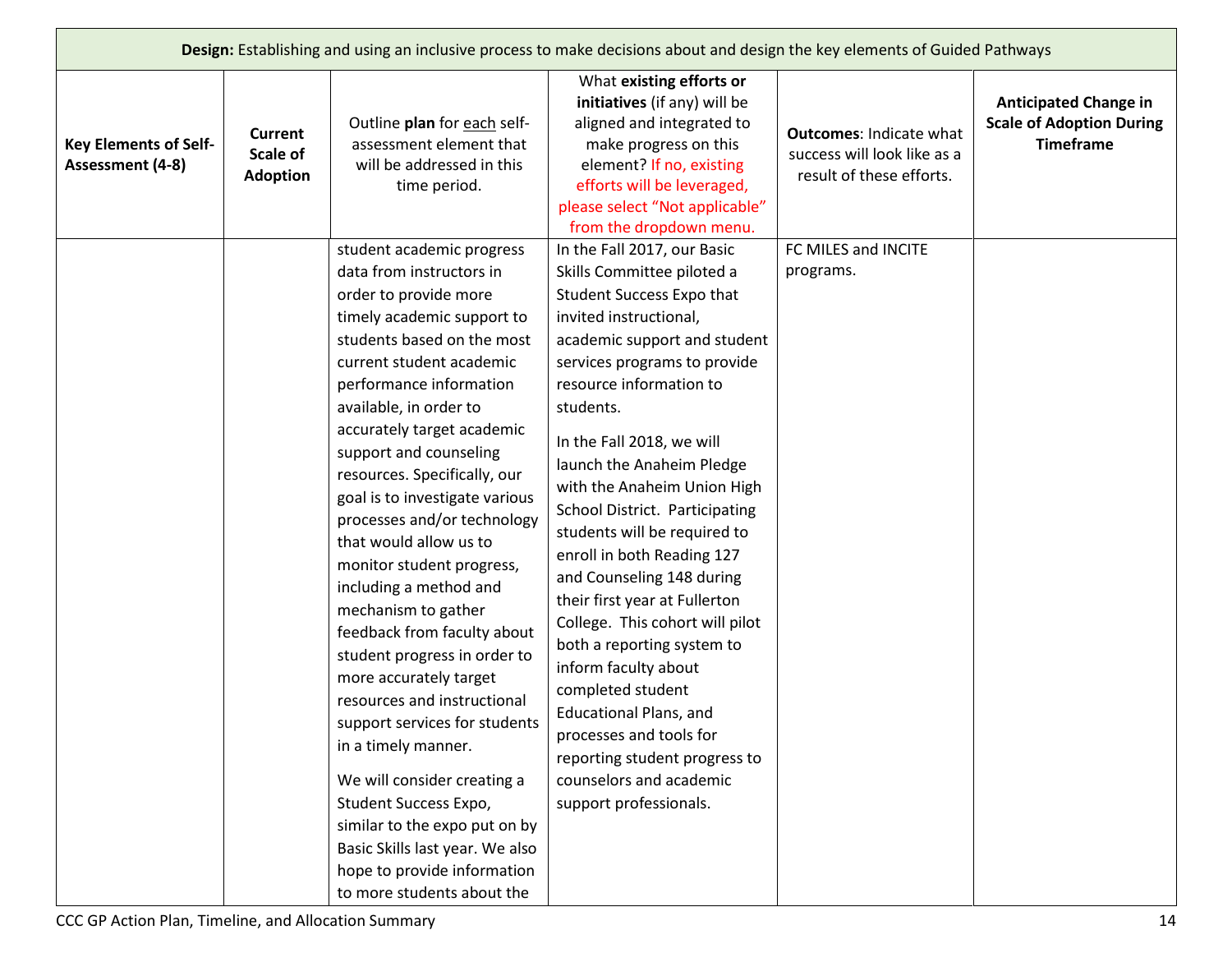| Design: Establishing and using an inclusive process to make decisions about and design the key elements of Guided Pathways |                                        |                                                                                                     |                                                                                                                                                                                                                                       |                                                                                           |                                                                                     |  |
|----------------------------------------------------------------------------------------------------------------------------|----------------------------------------|-----------------------------------------------------------------------------------------------------|---------------------------------------------------------------------------------------------------------------------------------------------------------------------------------------------------------------------------------------|-------------------------------------------------------------------------------------------|-------------------------------------------------------------------------------------|--|
| <b>Key Elements of Self-</b><br>Assessment (4-8)                                                                           | Current<br>Scale of<br><b>Adoption</b> | Outline plan for each self-<br>assessment element that<br>will be addressed in this<br>time period. | What existing efforts or<br>initiatives (if any) will be<br>aligned and integrated to<br>make progress on this<br>element? If no, existing<br>efforts will be leveraged,<br>please select "Not applicable"<br>from the dropdown menu. | <b>Outcomes: Indicate what</b><br>success will look like as a<br>result of these efforts. | <b>Anticipated Change in</b><br><b>Scale of Adoption During</b><br><b>Timeframe</b> |  |
|                                                                                                                            |                                        | various instructional,<br>academic support and<br>student services programs<br>available on campus. |                                                                                                                                                                                                                                       |                                                                                           |                                                                                     |  |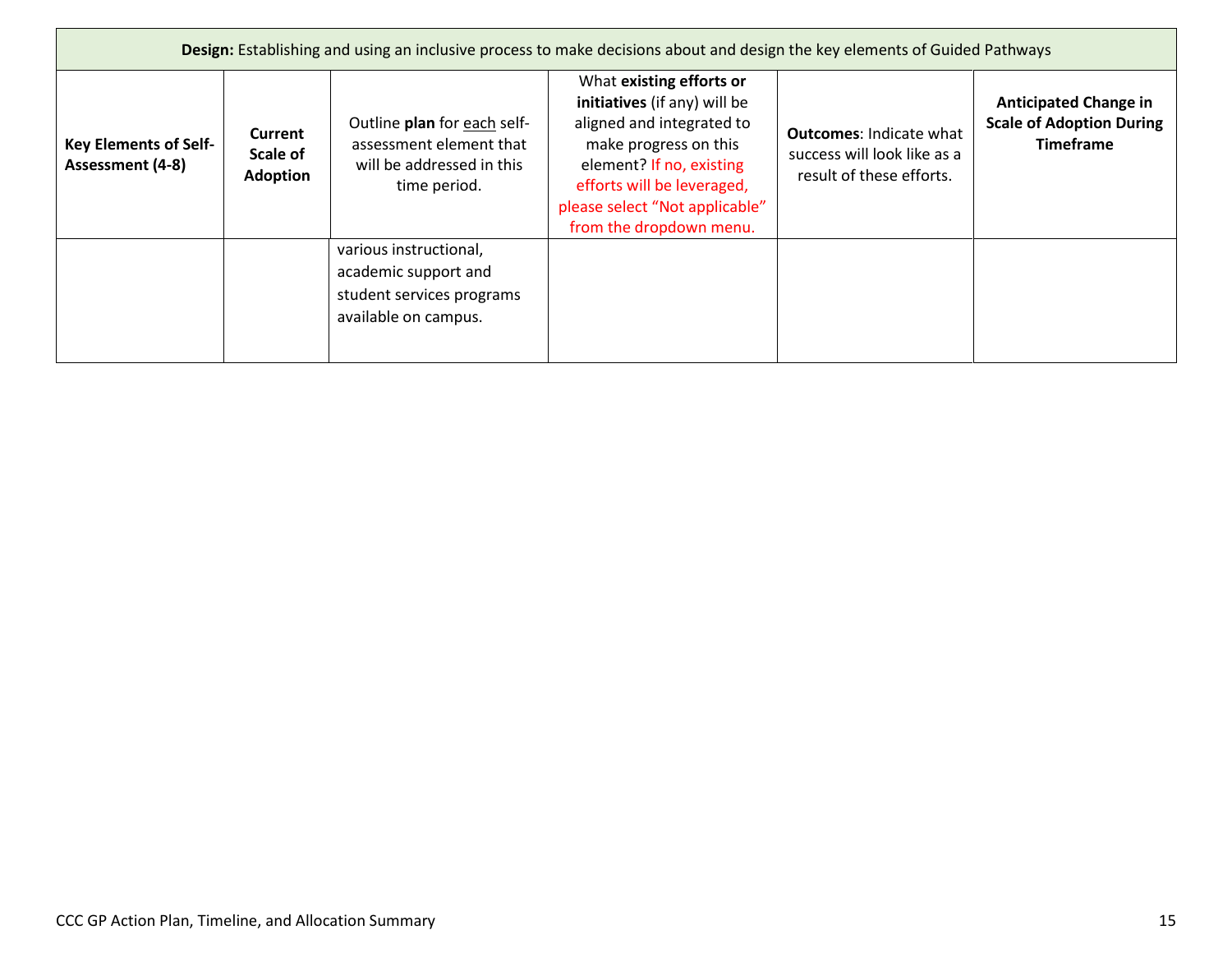Please complete the following GANTT chart to **indicate the timeframe during which you would anticipate incorporating each of the 14 key elements** included in the CCC GP Self-Assessment **into your plan**. Use the PAINT function by selecting the appropriate cells and then click on the Paint dropdown menu to select a color to fill in the cells. Please use blue for Inquiry, green for Design, and orange for Implementation elements.

| <b>Key Elements</b>                               | Spring 2018-Summer<br>2019 | Fall 2019-Summer<br>2020 | Fall 2020-Summer<br>2021 | Fall 2021-Summer<br>2022 |  |  |
|---------------------------------------------------|----------------------------|--------------------------|--------------------------|--------------------------|--|--|
| <b>EXAMPLE 1. Cross-functional inquiry</b>        |                            |                          |                          |                          |  |  |
| EXAMPLE 5. Intersegmental alignment               |                            |                          |                          |                          |  |  |
| <b>EXAMPLE 14. Applied learning opportunities</b> |                            |                          |                          |                          |  |  |
| Inquiry $(1-3)$                                   |                            |                          |                          |                          |  |  |
| 1. Cross-functional inquiry                       |                            |                          |                          |                          |  |  |
| 2. Shared metrics                                 |                            |                          |                          |                          |  |  |
| 3. Integrated planning                            |                            |                          |                          |                          |  |  |
| Design (4-8)                                      |                            |                          |                          |                          |  |  |
| 4. Inclusive decision-making                      |                            |                          |                          |                          |  |  |
| 5. Intersegmental alignment                       |                            |                          |                          |                          |  |  |
| 6. Guided major and career exploration            |                            |                          |                          |                          |  |  |
| opportunities                                     |                            |                          |                          |                          |  |  |
| 7. Improved basic skills                          |                            |                          |                          |                          |  |  |
| 8. Clear program requirements                     |                            |                          |                          |                          |  |  |
| <b>Implementation (9-14)</b>                      |                            |                          |                          |                          |  |  |
| 9. Proactive and integrated student supports      |                            |                          |                          |                          |  |  |
| 10. Integrated technology infrastructure          |                            |                          |                          |                          |  |  |
| 11. Strategic professional development            |                            |                          |                          |                          |  |  |
| 12. Aligned learning outcomes                     |                            |                          |                          |                          |  |  |
| 13. Assessing and documenting learning            |                            |                          |                          |                          |  |  |
| opportunities                                     |                            |                          |                          |                          |  |  |
| 14. Applied learning opportunities                |                            |                          |                          |                          |  |  |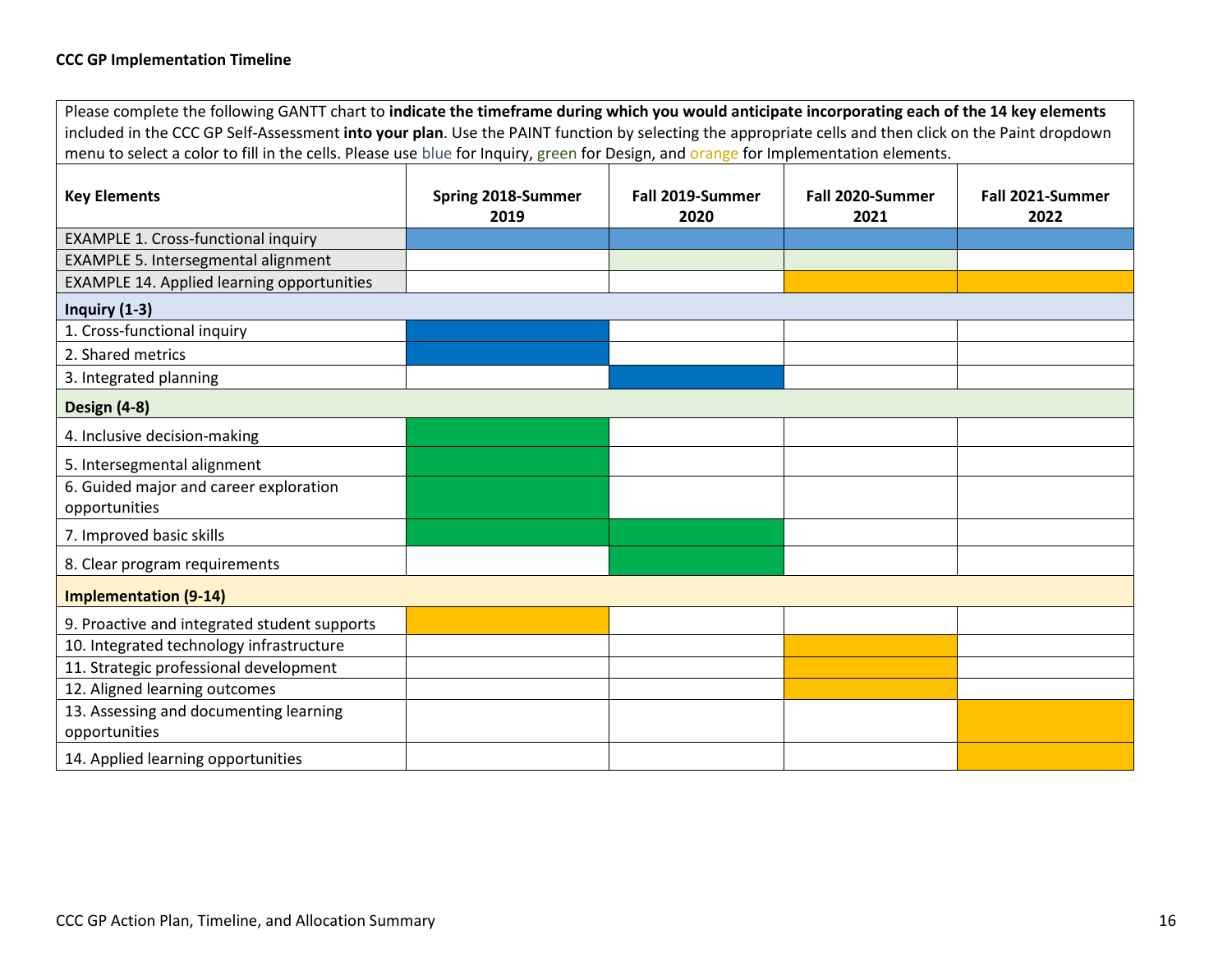## **CCC GP Key Performance Indicators**

| The KPI data will be automatically updated each planning period to invite reflection and inform future planning.                        |                                                              |                                                                                                     |                                  |                                  |                          |
|-----------------------------------------------------------------------------------------------------------------------------------------|--------------------------------------------------------------|-----------------------------------------------------------------------------------------------------|----------------------------------|----------------------------------|--------------------------|
| <b>Key Performance Indicators</b>                                                                                                       | <b>Current KPI</b><br>Data<br>(Autofill from<br>Launchboard) | Spring 2018-<br>Summer 2019                                                                         | <b>Fall 2019-</b><br>Summer 2020 | <b>Fall 2020-</b><br>Summer 2021 | Fall 2021-Summer<br>2022 |
| <b>PARTICIPATION</b>                                                                                                                    |                                                              |                                                                                                     |                                  |                                  |                          |
| Number of students<br>Average number of credits attempted in year one<br>Average number of degree-applicable credits attempted in year  |                                                              | To be pre-<br>populated in<br>advance of<br>next work plan;<br>make these<br>columns<br>unfillable. |                                  |                                  |                          |
| one                                                                                                                                     |                                                              |                                                                                                     |                                  |                                  |                          |
| Full-time students                                                                                                                      |                                                              |                                                                                                     |                                  |                                  |                          |
| Persisted from term one to term two<br>College-level course success rate                                                                |                                                              |                                                                                                     |                                  |                                  |                          |
| <b>TRANSFERRABLE MATH &amp; ENGLISH COMPLETION</b>                                                                                      |                                                              |                                                                                                     |                                  |                                  |                          |
| Successfully completed transfer-level math in year one                                                                                  |                                                              |                                                                                                     |                                  |                                  |                          |
| Successfully completed transfer-level English in year one<br>Successfully completed both transfer-level English and math in<br>year one |                                                              |                                                                                                     |                                  |                                  |                          |
| <b>FIRST TERM MOMENTUM</b>                                                                                                              |                                                              |                                                                                                     |                                  |                                  |                          |
| Successfully earned 6+ college credits in first term                                                                                    |                                                              |                                                                                                     |                                  |                                  |                          |
| Successfully earned 12+ college credits in first term                                                                                   |                                                              |                                                                                                     |                                  |                                  |                          |
| Successfully earned 15+ college credits in first term                                                                                   |                                                              |                                                                                                     |                                  |                                  |                          |
| Attempted 15+ college credits in first term                                                                                             |                                                              |                                                                                                     |                                  |                                  |                          |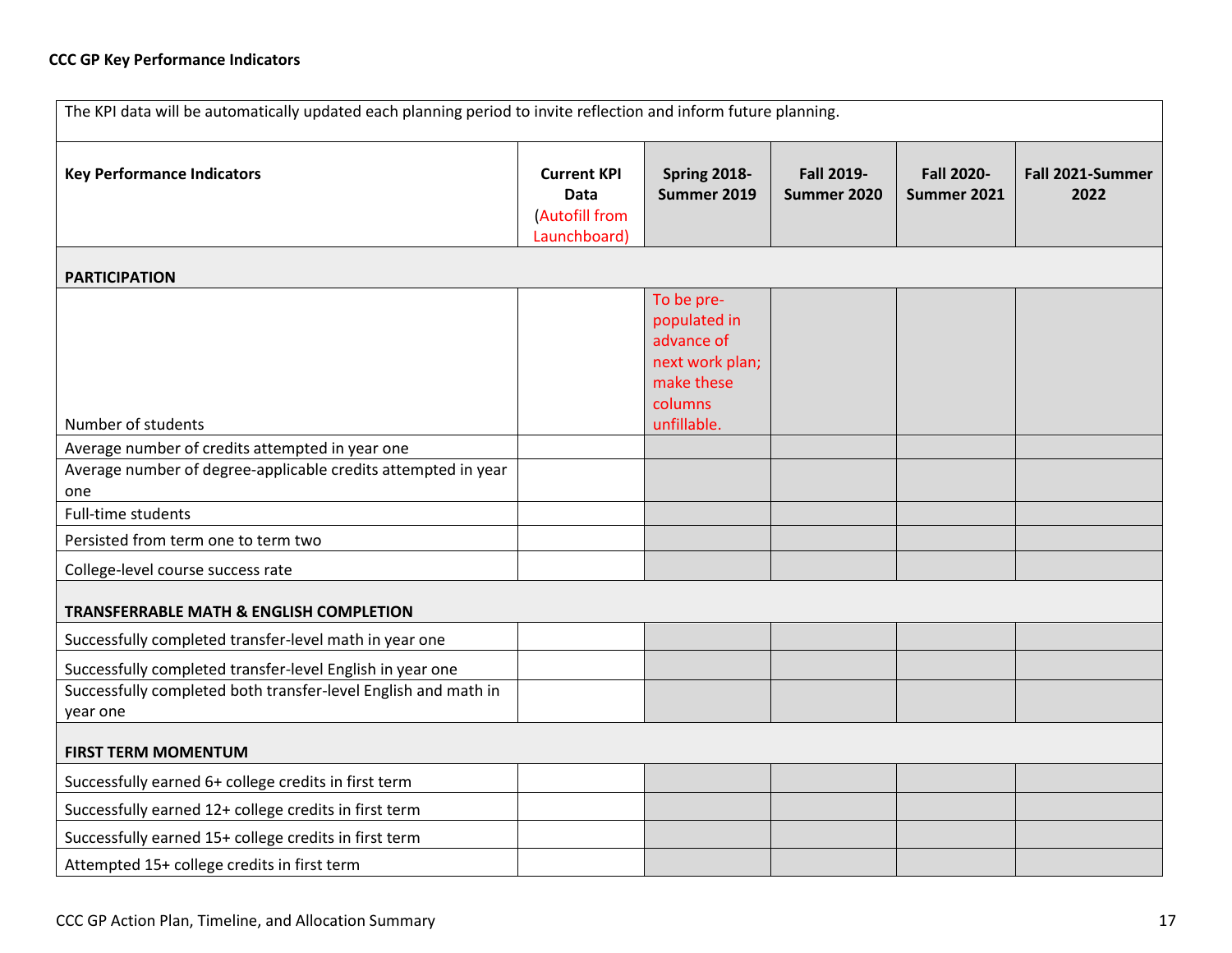## **CCC GP Guided Pathways Allocations**

| Please estimate the anticipated percentage of the CCC GP allocation to be used for the various activities and expenses. The amounts will pre-populate<br>automatically from the percentages you indicate based on your college's overall allocation for this time period. |                                                                                       |                                                      |                 |                      |  |  |
|---------------------------------------------------------------------------------------------------------------------------------------------------------------------------------------------------------------------------------------------------------------------------|---------------------------------------------------------------------------------------|------------------------------------------------------|-----------------|----------------------|--|--|
|                                                                                                                                                                                                                                                                           |                                                                                       | \$ (Prefilled from allocation formula)               |                 |                      |  |  |
|                                                                                                                                                                                                                                                                           | Dropdown menu with timeframe choices: Summer 2018-Summer 2019, Fall 2019-Summer 2020, |                                                      |                 |                      |  |  |
| <b>Sample Categories</b>                                                                                                                                                                                                                                                  | Fall 2020-Summer 2021, and Fall 2021-Summer 2022.                                     |                                                      |                 |                      |  |  |
|                                                                                                                                                                                                                                                                           |                                                                                       | <b>Anticipated amount</b><br>(auto populate based on |                 |                      |  |  |
|                                                                                                                                                                                                                                                                           | <b>Anticipated %</b>                                                                  | % noted)                                             | <b>Actual %</b> | <b>Actual amount</b> |  |  |
| <b>Personnel or Release Time</b>                                                                                                                                                                                                                                          |                                                                                       |                                                      |                 |                      |  |  |
|                                                                                                                                                                                                                                                                           |                                                                                       |                                                      |                 |                      |  |  |
|                                                                                                                                                                                                                                                                           |                                                                                       |                                                      |                 |                      |  |  |
| <b>Professional Development</b>                                                                                                                                                                                                                                           |                                                                                       |                                                      |                 |                      |  |  |
|                                                                                                                                                                                                                                                                           |                                                                                       |                                                      |                 |                      |  |  |
|                                                                                                                                                                                                                                                                           |                                                                                       |                                                      |                 |                      |  |  |
| <b>Software</b>                                                                                                                                                                                                                                                           |                                                                                       |                                                      |                 |                      |  |  |
|                                                                                                                                                                                                                                                                           |                                                                                       |                                                      |                 |                      |  |  |
|                                                                                                                                                                                                                                                                           |                                                                                       |                                                      |                 |                      |  |  |
| Other                                                                                                                                                                                                                                                                     |                                                                                       |                                                      |                 |                      |  |  |
|                                                                                                                                                                                                                                                                           |                                                                                       |                                                      |                 |                      |  |  |
|                                                                                                                                                                                                                                                                           |                                                                                       |                                                      |                 |                      |  |  |
|                                                                                                                                                                                                                                                                           |                                                                                       |                                                      |                 |                      |  |  |
| <b>TOTAL</b>                                                                                                                                                                                                                                                              | 100%                                                                                  |                                                      |                 |                      |  |  |